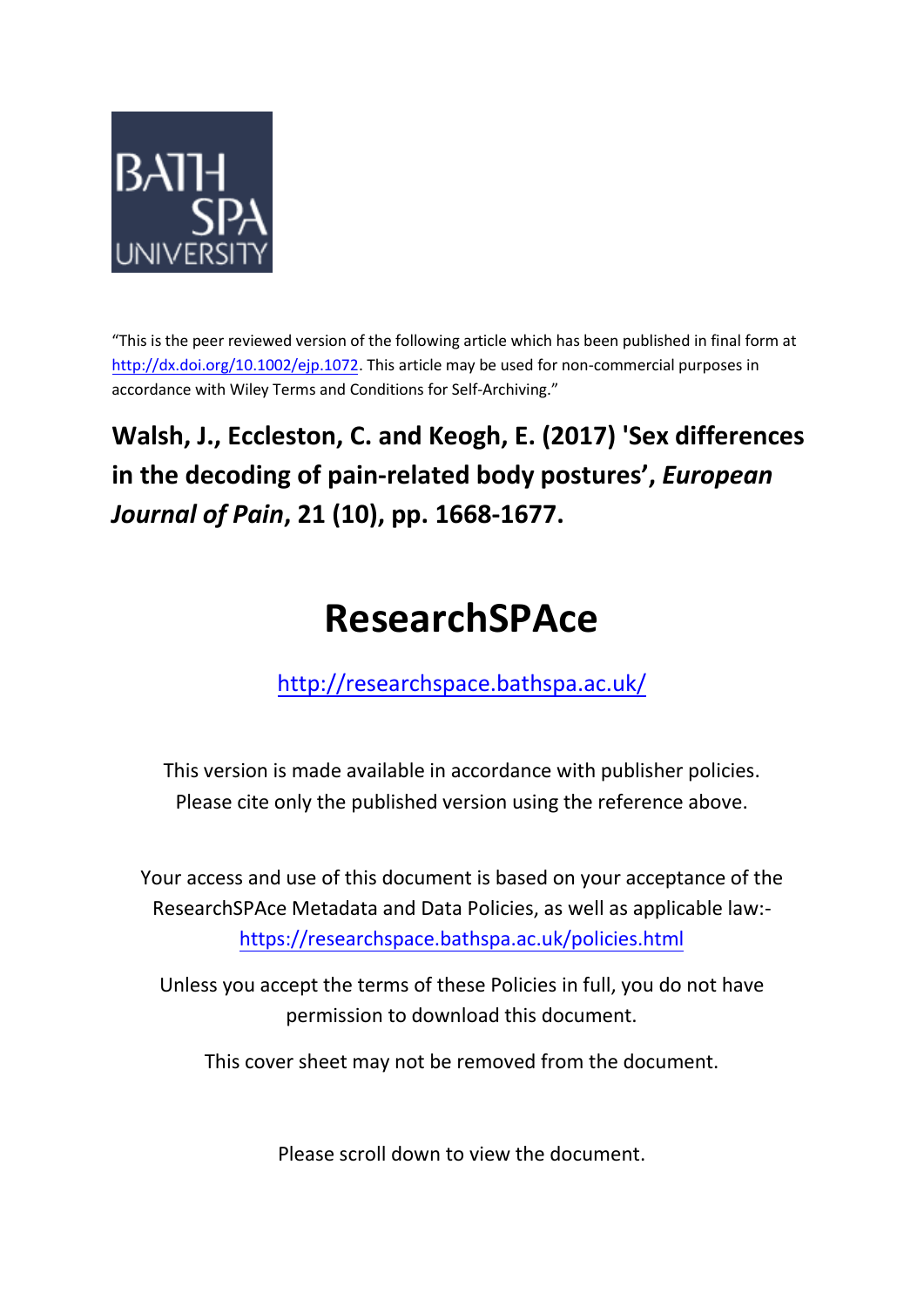# **Sex differences in the decoding of pain-related body postures**

Joseph Walsh [1]\*, Christopher Eccleston [2,3], Edmund Keogh [2]

[1] Department of Psychology, Bath Spa University

[2] Centre for Pain Research, University of Bath, United Kingdom

[3] Department of Clinical and Health Psychology, Ghent University, Belgium

\*Corresponding author: Joseph Walsh, Bath Spa University, Newton St Loe, Bath, BS29BN, United Kingdom, email: j.walsh2@bathspa.ac.uk

Submission category: Original article

Funding Source: The lead author was funded by a Graduate School Scholarship provided by the University of Bath.

Declarations and conflict of interest disclosure: The work described in this manuscript was conducted as part of a PhD thesis by Joseph Walsh at the University of Bath.

Running head: Sex differences in the decoding of pain-related body postures

*'What does this study add?':* Observer's judgements of pain displayed through body postures are driven on the sex of the person in pain.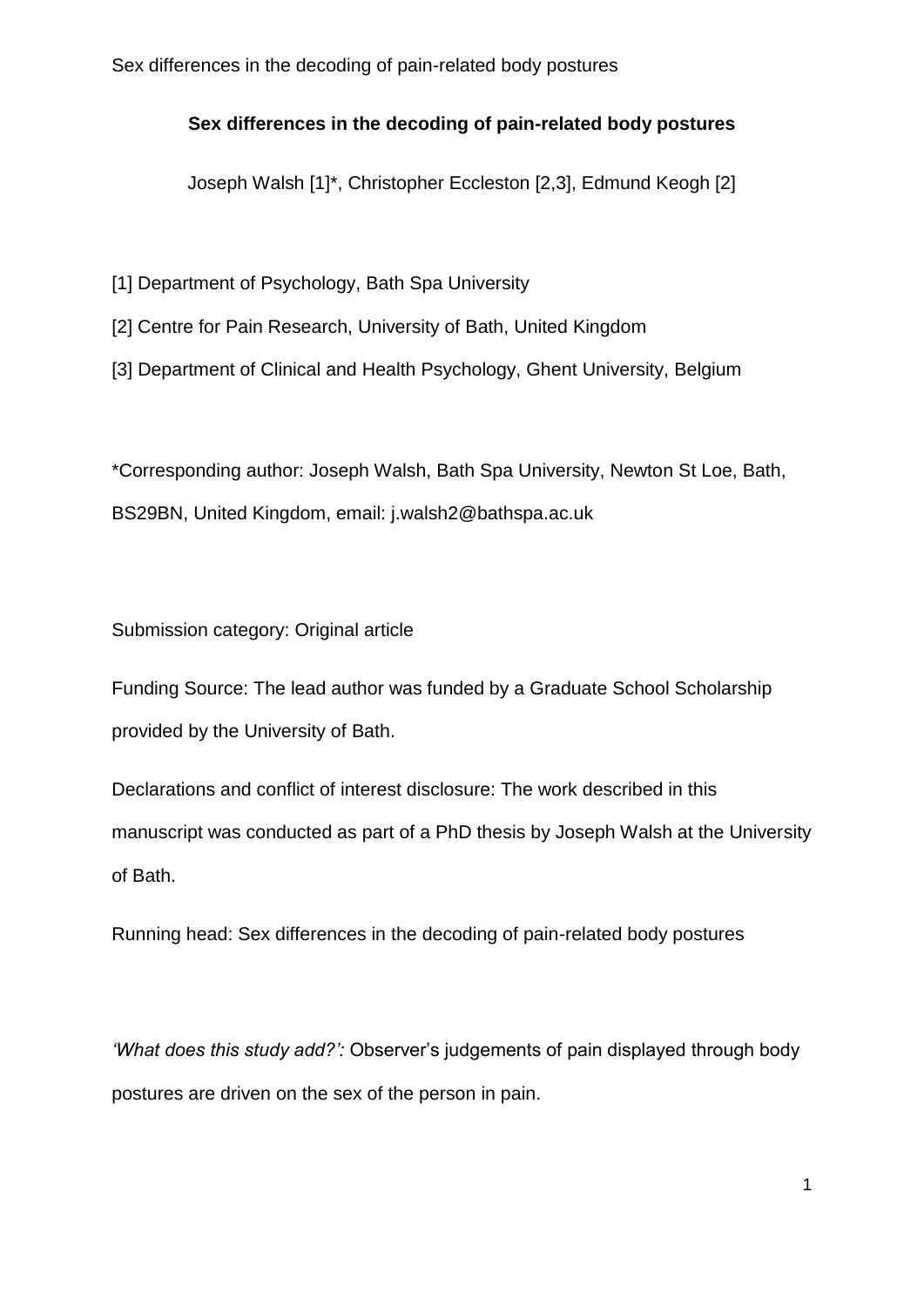#### Abstract

Pain can be detected through nonverbal cues, including facial expressions, vocalisations, and body posture. Whilst there are sex differences in how emotional expressions are recognised, these differences have not always been found for pain. One reason for this inconsistency may be methodological, as pain studies tend not to be designed to investigate individual differences in expression recognition. Also, few studies consider sex differences outside facial expression. This study applied an image degradation method used to examine individual differences in emotion recognition, to investigate sex differences in the decoding of pain body postures. Forty participants (20 male) were presented with a series of body posture images depicting pain at differing levels of image degradation. Happiness, anger and sadness expressions were also included for comparison. Results showed significant effects of image degradation, affect type, and actor sex. Females were rated as presenting more intense pain than males; this pattern was also found for fear, but not anger or happiness. The accuracy of pain intensity judgments was reduced as image clarity decreased. Male actors depicting pain were recognised with greater accuracy than female actors. Interestingly, similar patterns were found for anger and fear expressions. We conclude that sex has a significant influence on pain decoding under certain conditions, and whilst there are similarities with the way pain and core emotions are decoded, this may depend on the type of emotion presented. This also suggests that sex-related effects in the recognition of pain expressions may include body postural cues.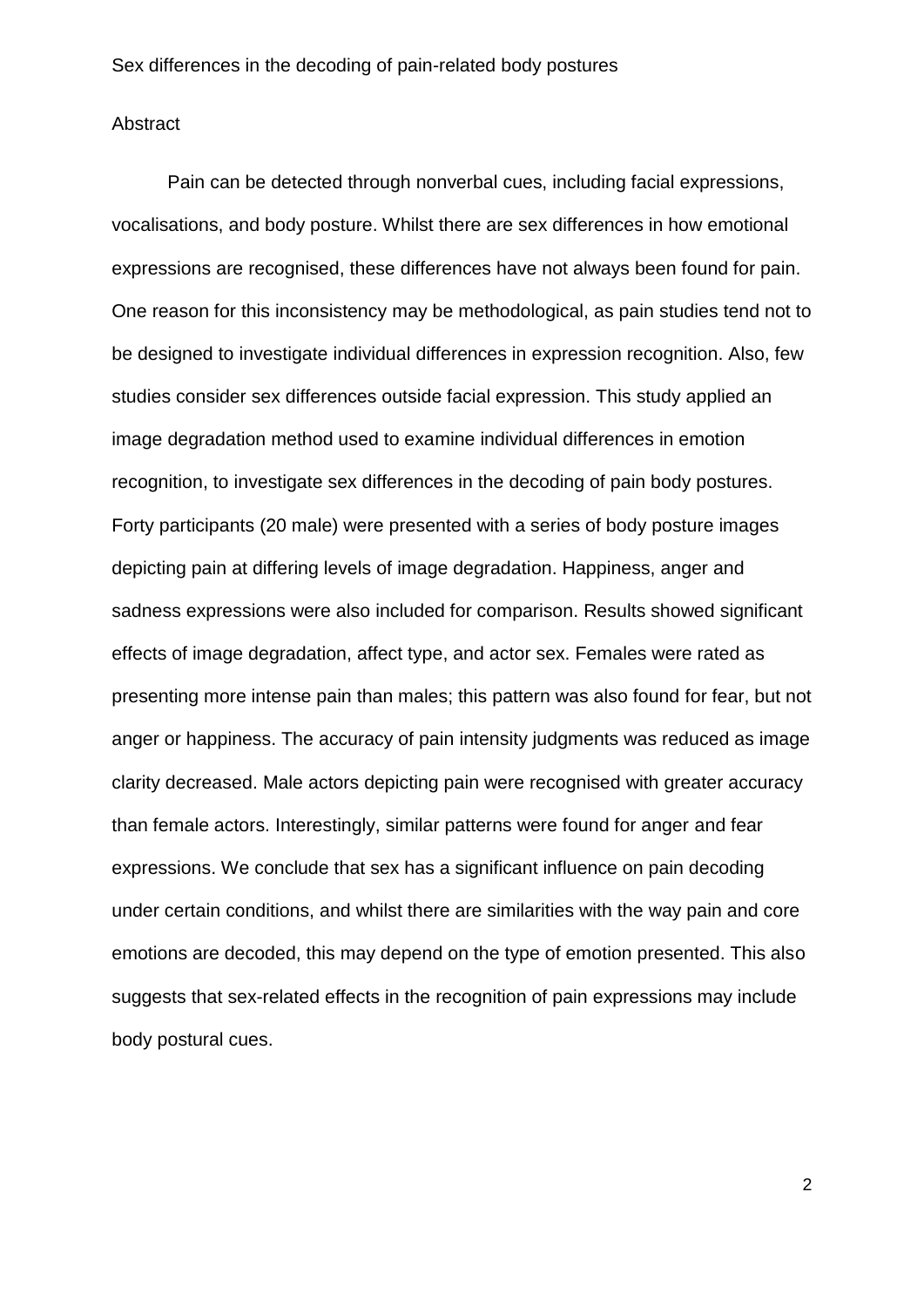# 1. Background

There are sex and gender differences in pain, with biological and psychosocial factors thought to play a role (Fillingim et al, 2009, Keogh, 2012, Racine et al 2012a, Racine et al 2012b). Increasingly, interest has turned to social influences, with suggestions that pain occurs in a gendered context, and the specific ways in which males and females interact and communicate pain are important (Keogh, 2014, 2015).

Pain can be communicated through verbal and nonverbal channels, which function to signal threat/harm and elicit protective behaviours in others (Williams, 2002, Craig, 2009). Nonverbal channels include the face (Craig, 1992, Prkachin and Soloman, 2008, Simon et al, 2008), voice (Friedlander, 2006, Belin et al, 2008), and body (Aviezer et al, 2012, Walsh et al, 2014), although most research focuses on facial expressions. Given there are sex differences in the nonverbal encoding and decoding of emotional expressions (Rahman et al, 2004, Hampson et al, 2006, Collignon et al, 2008, McBain et al, 2009, Collignon et al, 2010, Hoffman et al, 2010), male-female differences are expected to exist in how pain is communicated. It is surprising therefore to discover that investigation into male-female variation in nonverbal pain communication has produced equivocal results (Keogh, 2014).

One reason why sex differences show this inconsistent effect could be because they simply do not exist. However, most studies have focused on facial expressions, and few have considered sex differences in the context of vocal or body expressions of pain. Sex may be relevant in other channels of pain communication. An alternative explanation could be methodological – in that studies tend not to be designed with individual differences in mind. For example, Matsumoto (2000) notes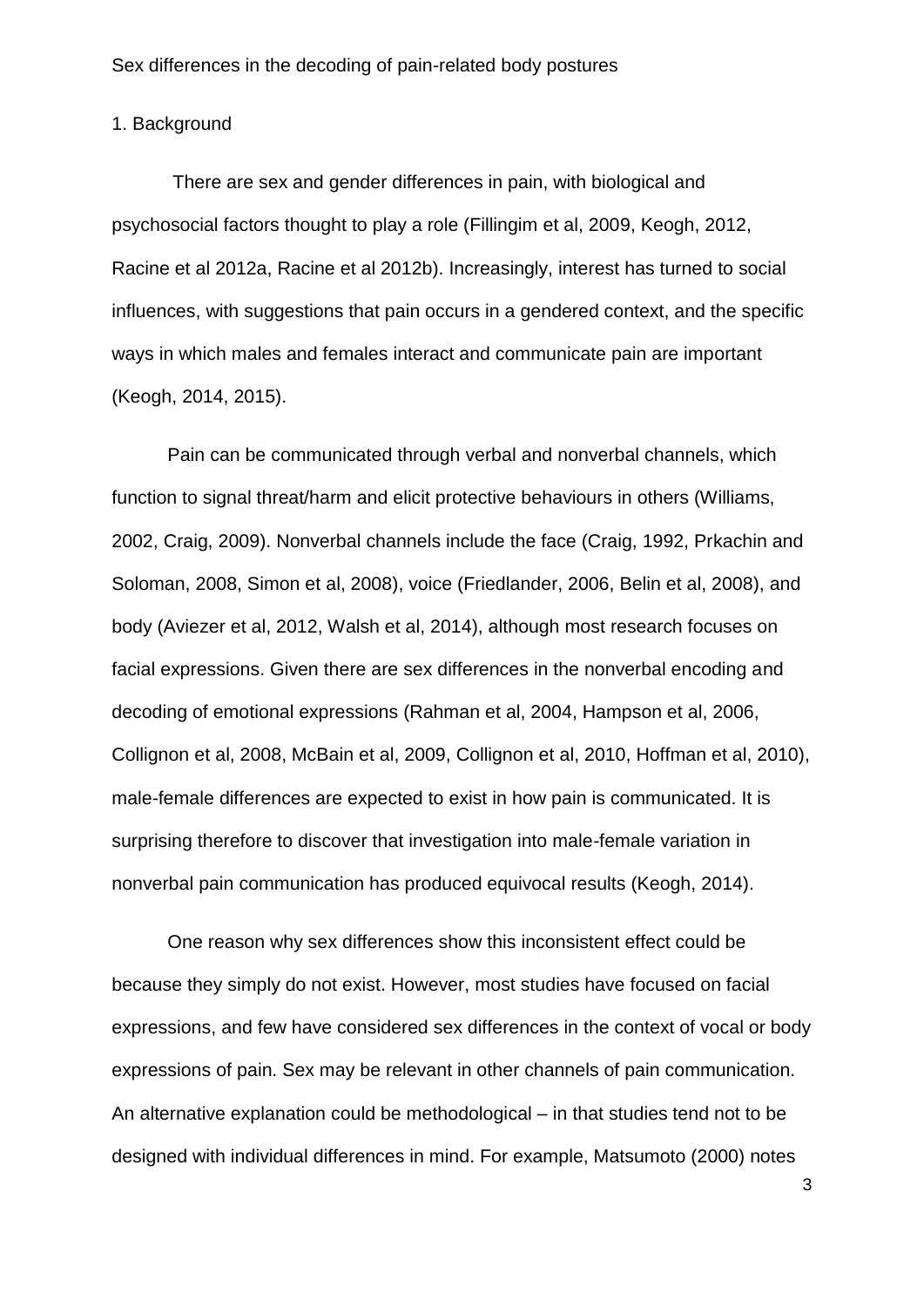that expression recognition research often makes use of highly recognisable stimuli, which can create ceiling effects in recognition accuracy, and in turn inhibit the detection of more subtle individual differences. Pain expression studies also suffer from this problem: they are not designed to detect potentially subtle differences (Simon et al, 2008, Walsh et al, 2014). We therefore sought to consider both possibilities.

In this study we examine sex differences in the perception of expressions of pain and emotions. We consider pain decoding through a different nonverbal channel to that typically investigated – namely body postures. Like the face, the body is considered a key communication channel for pain, in both clinical and experimental studies (Prkachin et al, 2007, Aviezer et al, 2012). We apply a technique used in emotion perception studies to reduce the image clarity of our stimulus set (Wallbott, 1992). Manipulating image clarity allows greater ambiguity, increases task difficulty, and avoids ceiling effects. Since there seems to be a general female superiority in the perception of emotional expressions (McClure, 2000, Becker et al, 2007, McBain et al, 2009), a female (participant) perceptual superiority effect was predicted, especially when the task was made more difficult. We also predicted that females would be rated as having more intense pain than males, with a similar difference predicted for non-pain expressions.

#### 2. Methods

# *2.1 Participants*

40 participants (20 male, average age 26.4 years) were recruited from the University of Bath staff and student population. All had normal or corrected to normal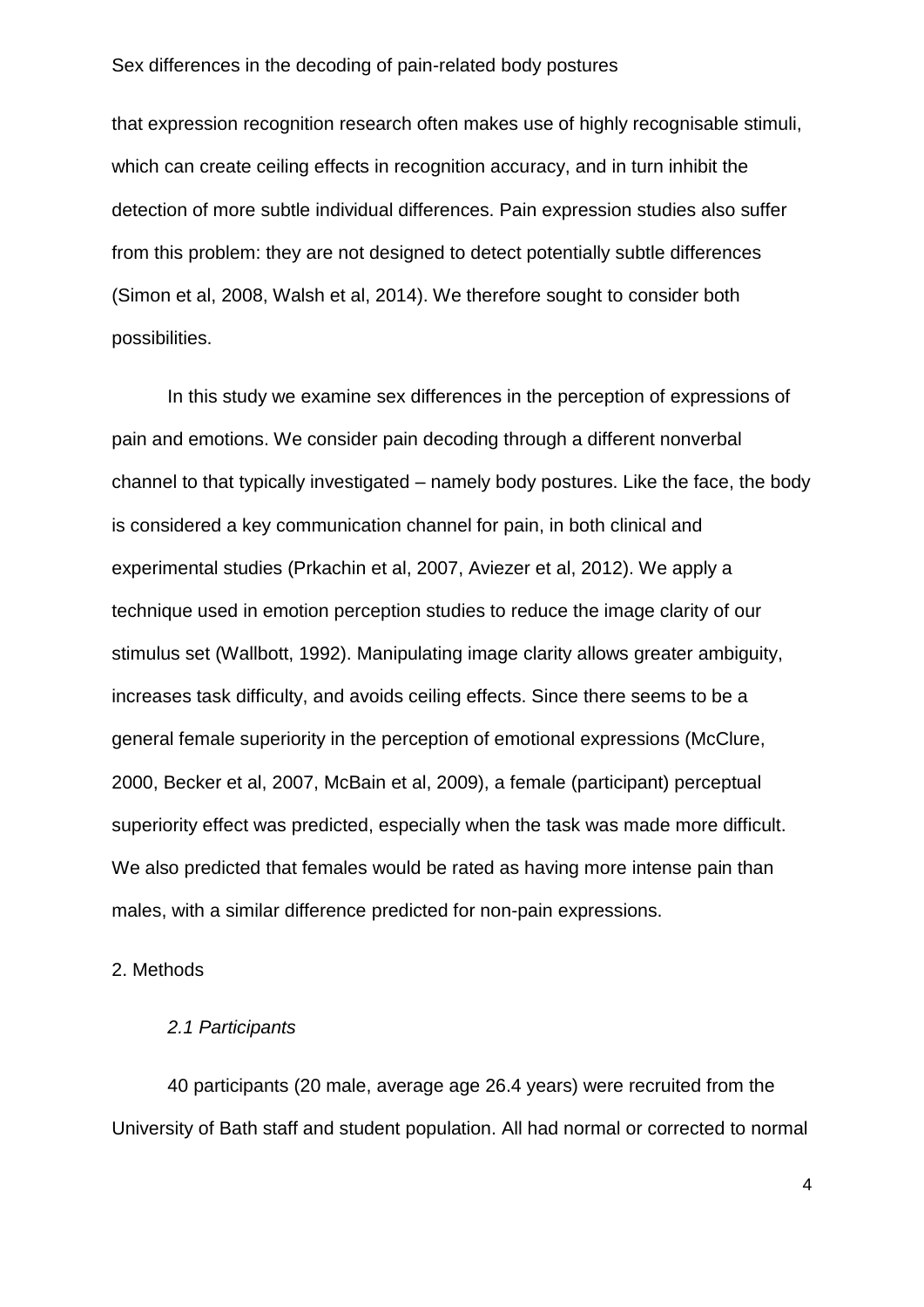vision, and provided fully informed consent for their participation in the research. Participants were compensated £5 for their time. All were free of any pain, and had no prior formal training in pain recognition.

#### *2.2 Images of body expression*

The Bath Emotion and Pain Posture stimuli (BEPPS) were used in the present study (Walsh et al, 2014). The BEPPS is a stimulus set of 144 two-second dynamic communicative body posture stimuli presenting seven affective expressions (pain, anger, happiness, fear, surprise, disgust, and sadness) and neutral postures. Previous validation work has shown that stimuli are recognised with a high degree of accuracy and specificity (Walsh *et al*, 2014).

In order to control for the ceiling effects in emotion recognition studies Matsumoto et al (1990) suggested the image clarity of stimuli be reduced e.g., by modifying the size or quality (resolution) of the image. Image modification was chosen because it has been successfully used to adapt dynamic facial expression stimuli for individual differences research (Wallbott, 1992). Using Adobe Premiere we applied an image clarity manipulation to the original stimuli. Three levels of reduced clarity were used. Clarity was based on the resolution of the image - clear images were presented at a resolution of 900X900 pixels, the first level of clarity was presented at a resolution of 600X600, and the final level of image degradation was presented at a resolution of 300X300. Accordingly, we refer to the levels as 100% clarity, 66% clarity, and 33% clarity. Figure 1 presents an example of one male and one female stimulus at each level of clarity.

Figure 1 here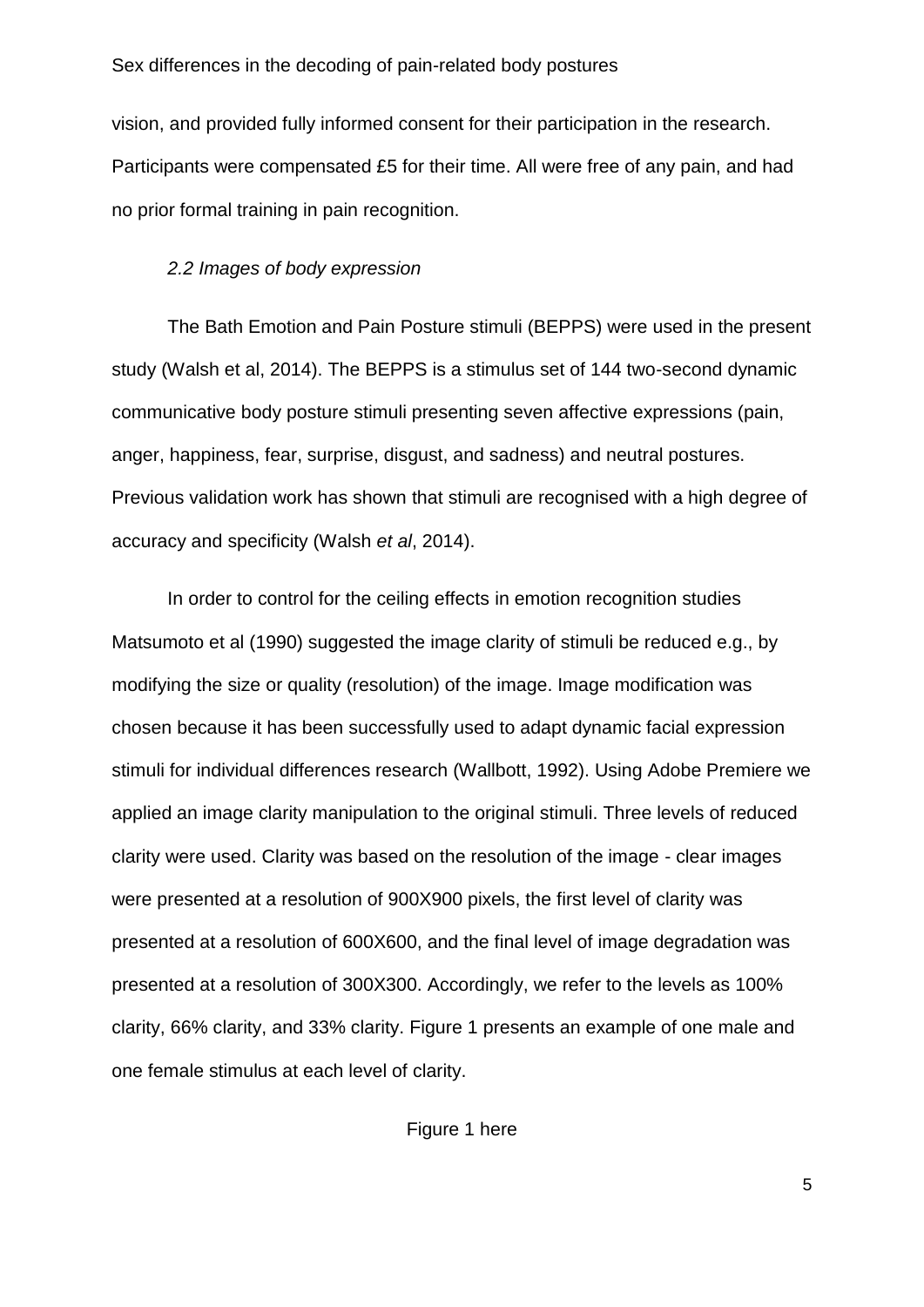# *2.3 Expression intensity judgement task*

Participants were presented with stimuli designed to communicate four target expressions (pain, anger, fear, and happiness). Fear and anger were chosen alongside pain as previous evidence has demonstrated similarities in perception of body postures communicating pain and these expressions (Walsh *et al*, 2014), whilst happiness was chosen as an opposite-valence comparison expression. For each target expression, 16 actors (8 male, 8 female) were selected from the original BEPPS dynamic stimulus set, resulting in 64 different videos. These images were subsequently presented in three different viewing conditions: 100 % clarity, 66% clarity, and 33% clarity. Therefore, participants were presented with a total of 192 images.

For each trial, participants were presented with a fixation cross (+) for 500ms. This was followed by the presentation of the stimulus expression for 2000ms, which is the length of each dynamic stimulus. Stimuli were presented in a pseudo-random order, in which no two stimuli communicating the same target expression could be presented sequentially. Participants' responses were similar to those taken by Simon et al (2008) and Walsh et al (2014). After each stimulus presentation participants were asked to rate the intensity of expression present within the stimulus on a Likert scale of 1 (none at all) to 7 (very intense) for each of the possible four expressions e.g., pain images were rated for their anger, fear, happiness, and pain intensity levels. These intensity ratings were then used to calculate intensity accuracy (hit) rates, as described in Section 2.5. There was no time constraint given for making these responses. Once participants had made a response the next trial image was presented.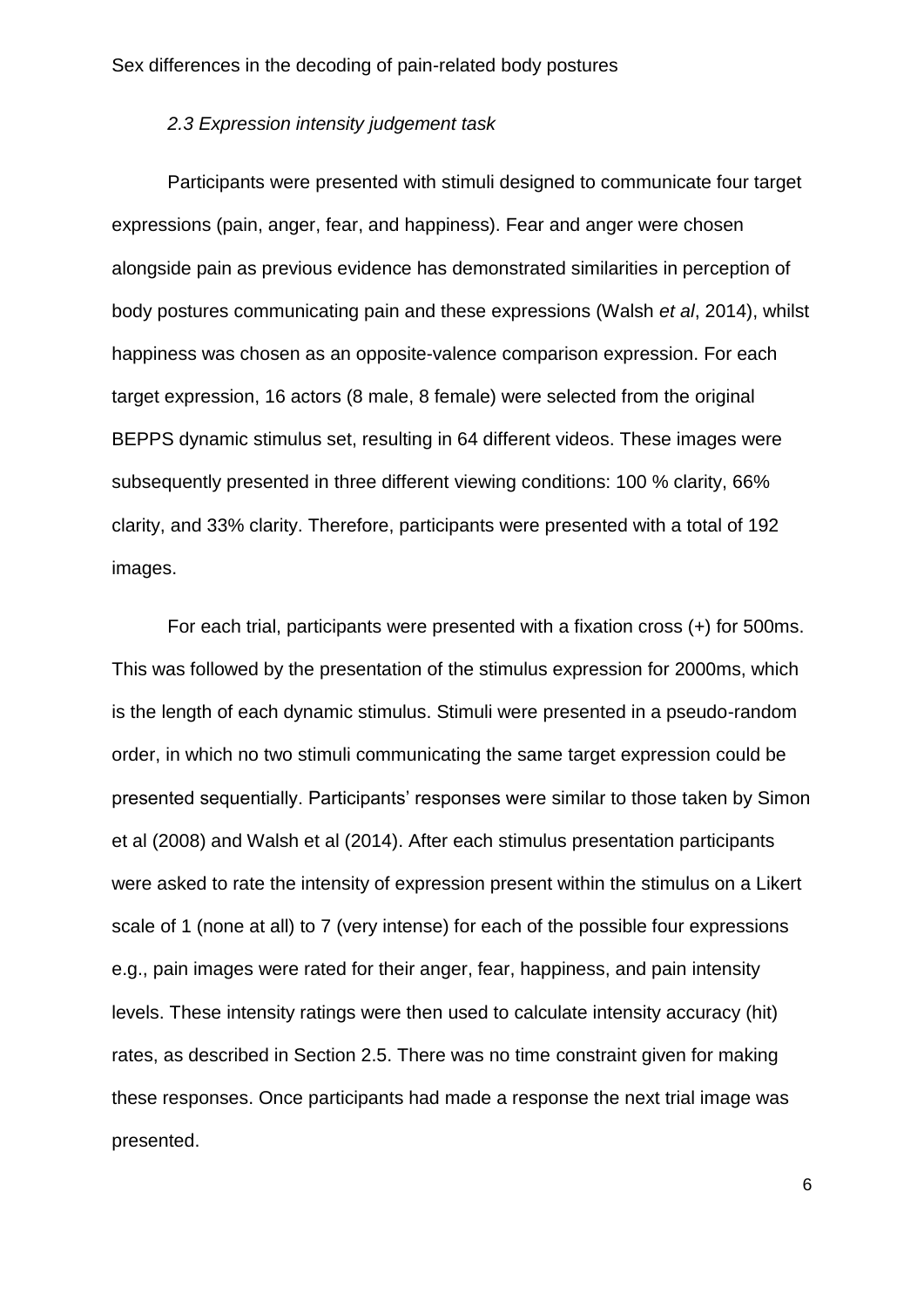# *2.4 Procedure*

After ethical approval had been granted by the University of Bath, participants provided signed informed consent and completed the judgement task. The task was designed using Eprime 2.0. Participants sat at a comfortable distance from a computer monitor and were informed that they would be taking part in a study about emotion recognition. Once they confirmed that they had understood the instructions, the task began. The 192 trials were separated into four equal blocks, and participants were allowed a break between blocks, the length of which was selfdetermined. On conclusion, participants were debriefed about the nature of the study.

## *2.5 Analytical strategy*

Two analyses were planned, both derived from the judgement intensity scores. One analysis was based on the intensity ratings for each expression, whereas the second was based on how accurate the intensity rating was, and was based on intensity hit rates.

Judgement intensity ratings were analysed using data from the target expression, i.e., pain posture intensity was derived from pain intensity ratings only, and the same for anger, fear, and happiness. Intensity hits (recognition accuracy) was also based on intensity scores, and calculated using this formula:

> *Hit rate = N of correct classification N of correct classification + N of misses*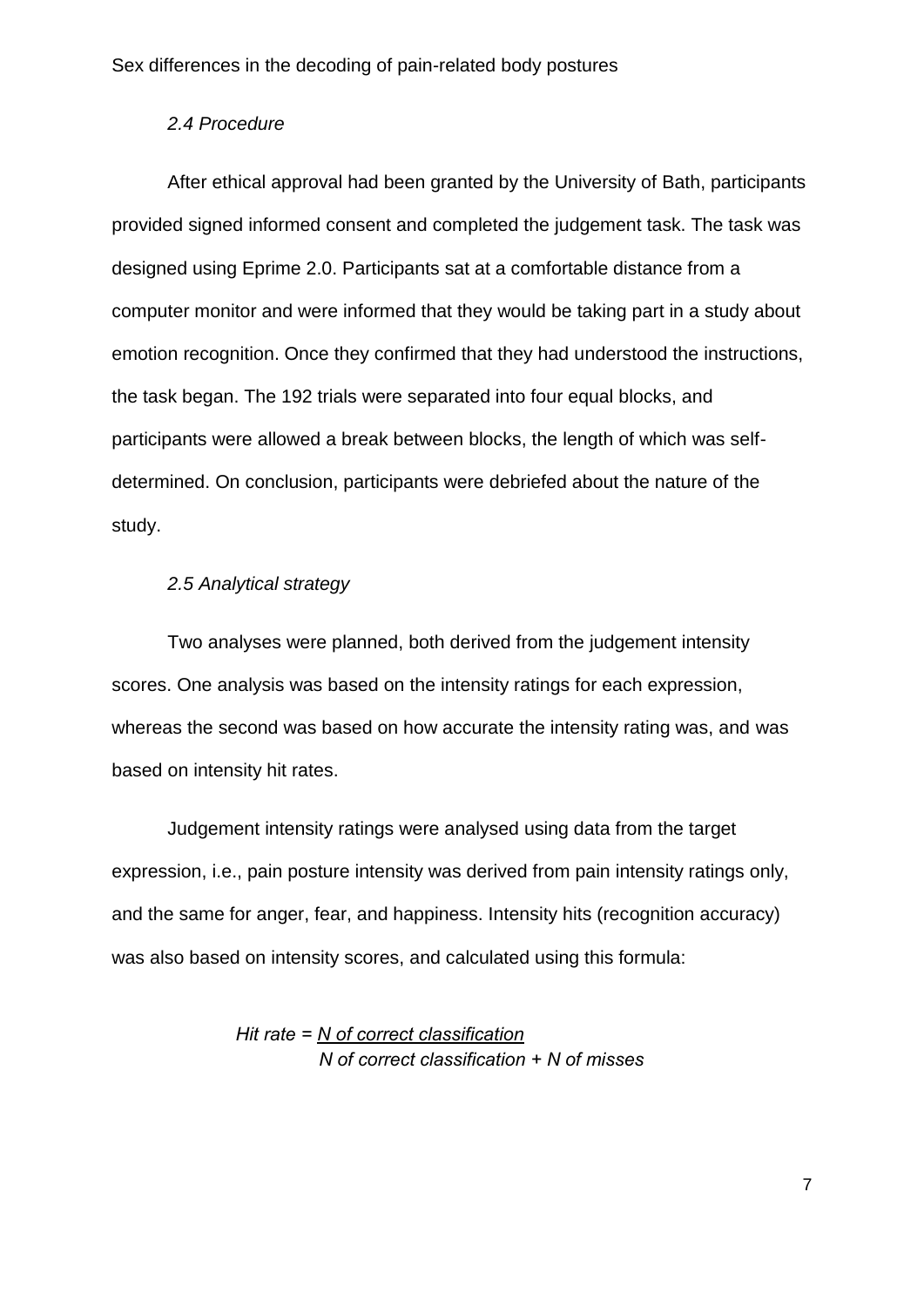A correct classification, or 'hit', was an instance where the intensity rating for the target expression was greater than the intensity ratings for nontarget expressions, i.e., for each pain expressions, it was a classed a hit if the pain intensity rating was higher than the intensity scores for anger, happiness and fear. An incorrect classification, or "miss", was an instance where a nontarget intensity rating was higher than or equal to the target expression, i.e., where a pain expression was rated as expressing equal or more anger, fear, or happiness than pain.

For both intensity ratings and intensity hits (judgement accuracy), a 2 (participant sex) X 2 (actor sex) X 4 (expression type: pain, anger, happiness, and fear) X 3 (image clarity level: 100%, 66%, 33%) mixed design ANOVA was conducted. Bonferroni corrected post-hoc *t*-tests were used to examine the nature of specific significant main and interaction effects. This correction was applied separately to each effect, rather than applying a more conservative pooled correction where the adjustment is based upon all comparisons conducted within an ANOVA. Our rationale here was to ensure a balance between Type 1 and Type 2 errors, and to avoid being excessively restrictive in our approach.

# 3. Results

#### *3.1 Data screening*

Data were screened to ensure they met the criteria for parametric testing. First intensity ratings and intensity hits scores were screened for outliers based on the examination of Z-scores - defined as Z-scores that were ±3.29. Analysis was also conducted to examine whether the data were significantly skewed using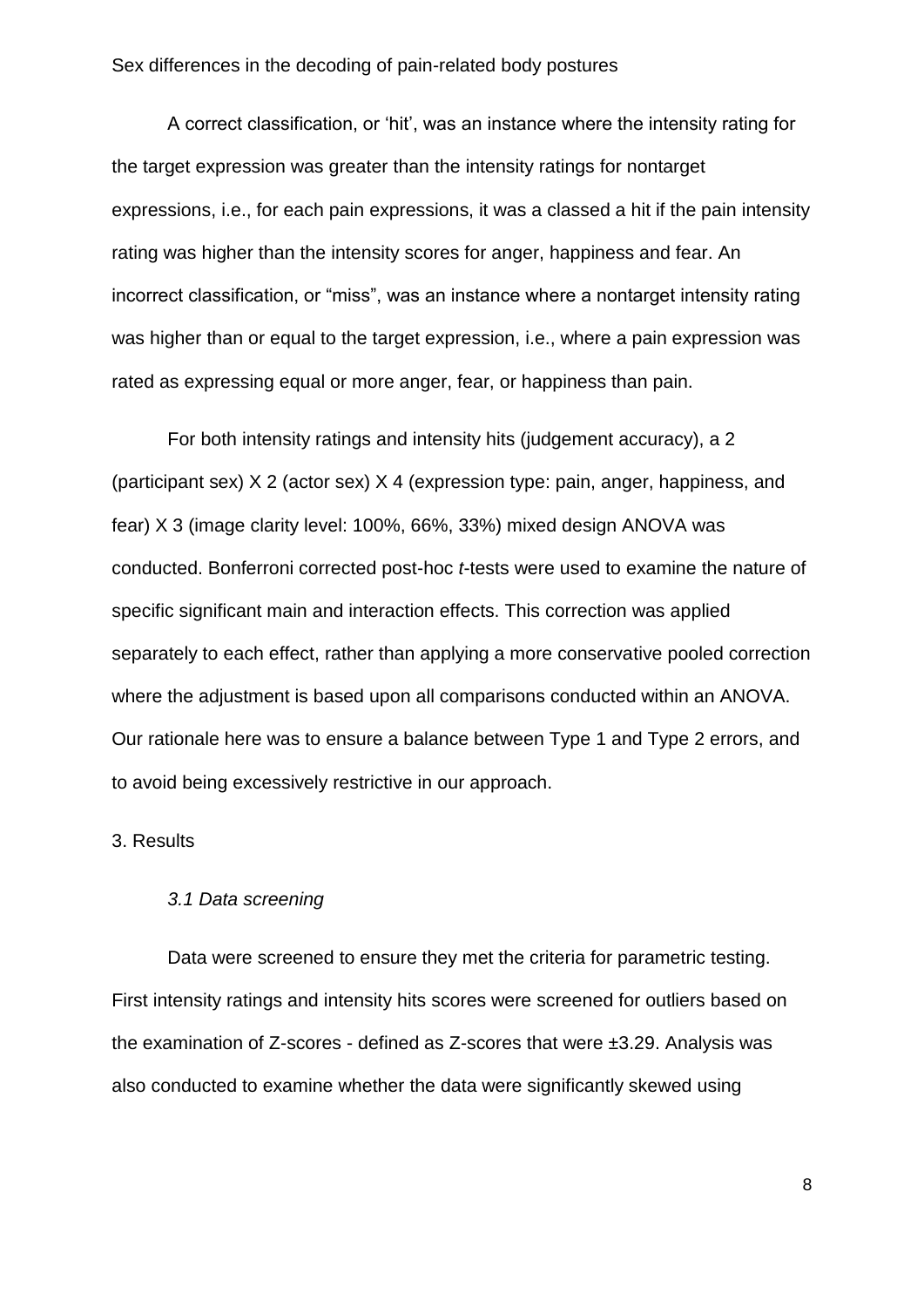Koglomorov-Smirnov tests, which showed no significant skew for either intensity or accuracy data (*p*>0.05).

#### *3.2 Confusion matrix of accuracy and intensity results*

Table 1 presents a confusion matrix of mean average intensity ratings for each target expression, separated by actor sex and image clarity. A higher rating for a non-target expression indicates greater confusion. Pain was most frequently confused with fear, and to some extent anger. This confusion is likely to do with the configural similarities between pain and fear body postures, as described by Walsh *et al* (2014). Confusion with happiness expressions was low.

# Table 1 here

*3.3 Intensity rating analysis*

Descriptive statistics for intensity rating data for males and females are provided in Table 2.

# Table 2 here

Analysis revealed a significant main effect of image clarity (*F*(2,76)= 19.92, *p*<0.05). Post-hoc analyses using a Bonferroni-corrected *p* value of 0.017 (0.05/3) showed decreased image clarity was associated with reduced intensity ratings: intensity ratings was higher for 100% clarity compared to 33% clarity (*t*(39)= 5.20, *p*<0.017), and higher for 66% compared to 33% clarity (*t*(39)= 6.24, *p*<0.017).

A significant interaction was found between expression type and image clarity (*F*(6,228)= 8.11, *p*<0.05; see Figure 2). Post-hoc *t*-tests (corrected *p* value of 0.008, based on 0.05/6) revealed that pain intensity ratings (100 vs. 33 % and 66 vs. 33%)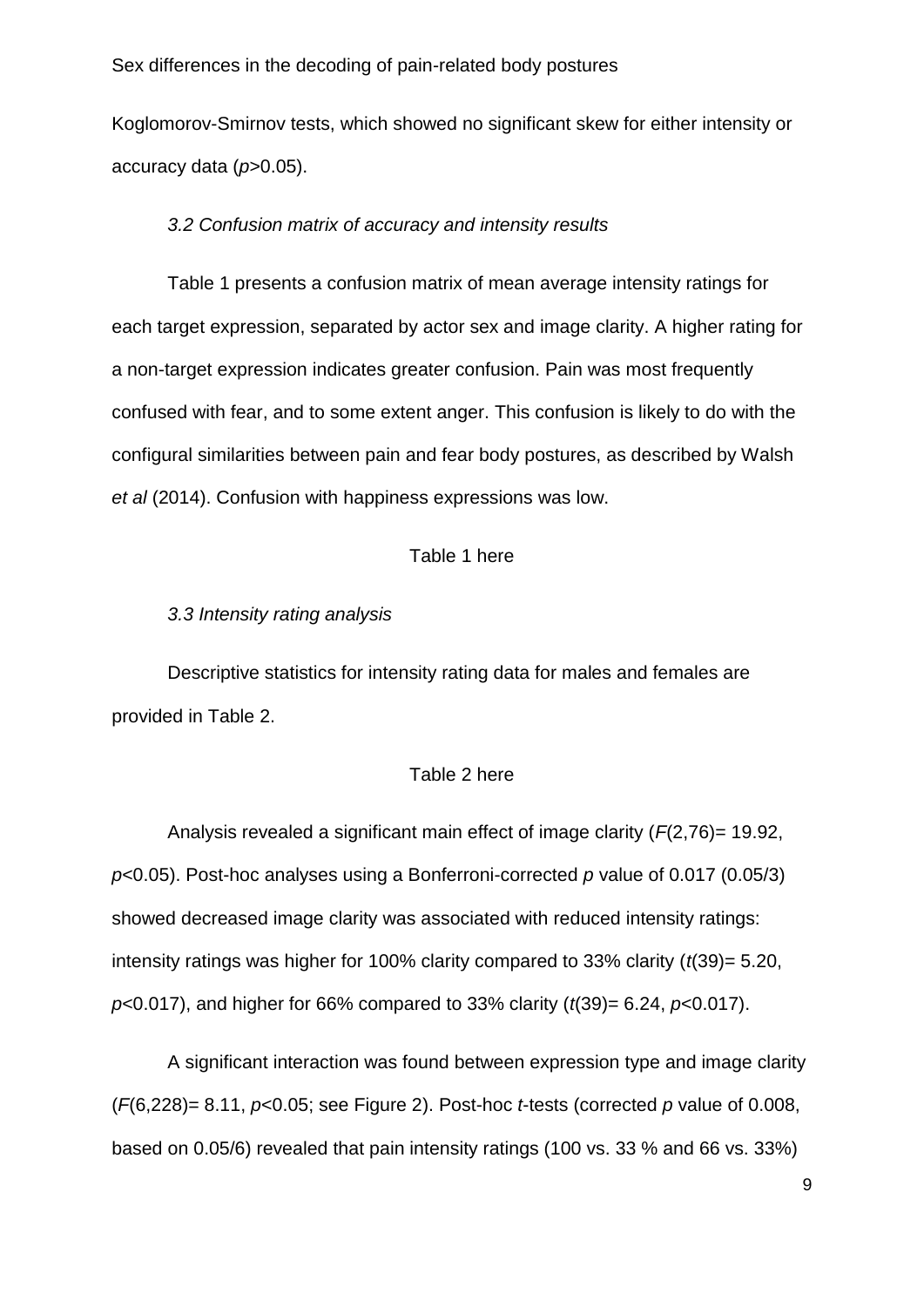and fear intensity ratings (100 vs. 66%, 100 vs. 33%, and 66 vs. 33%) significantly declined as image clarity reduced (all at *p*<0.008). In contrast, no difference in intensity ratings was found at any stage of image clarity degradation for happiness and anger expressions, suggesting that the decline in pain intensity rating was similar to fear, but not to all types of expression.

A significant interaction was also found between expression type and actor sex (*F*(3,114)= 13.56, *p*<0.05; see Figure 3). Intensity ratings were higher for females when communicating pain, fear, and anger (corrected p value of 0.05/8 = 0.006. For happiness, males were rated as more intense (*p*<0.006). This is illustrated in Figure 3.

#### Figures 2 & 3 here

#### *3.3 Intensity hits*

Table 3 presents the mean intensity recognition hit rates for each target expression.

#### Table 3 here

Analysis revealed a significant main effect of expression type (*F*(3,114)= 7.36, *p*<0.05). Pain was recognised with lower accuracy than happiness (*t*(39)= 4.10, *p*<0.0125). A main effect of image clarity was also found (*F*(2,76)= 39.43, *p*<0.001; means: 100%= 7.37, 66%= 7.16, 33%= 6.67). Corrected post-hoc *t*-tests (0.05/3 = 0.017) showed as image clarity decreased, recognition accuracy reduced (33 vs. 66% *t*=6.90, *p*<0.017; 66 vs 100%, *t*=2.87, *p*<0.017; 33% vs 100% *t*=7.89, *p*<0.017). A significant main effect of actor sex (*F*(1,38)= 8.76, *p*<0.05) indicated that male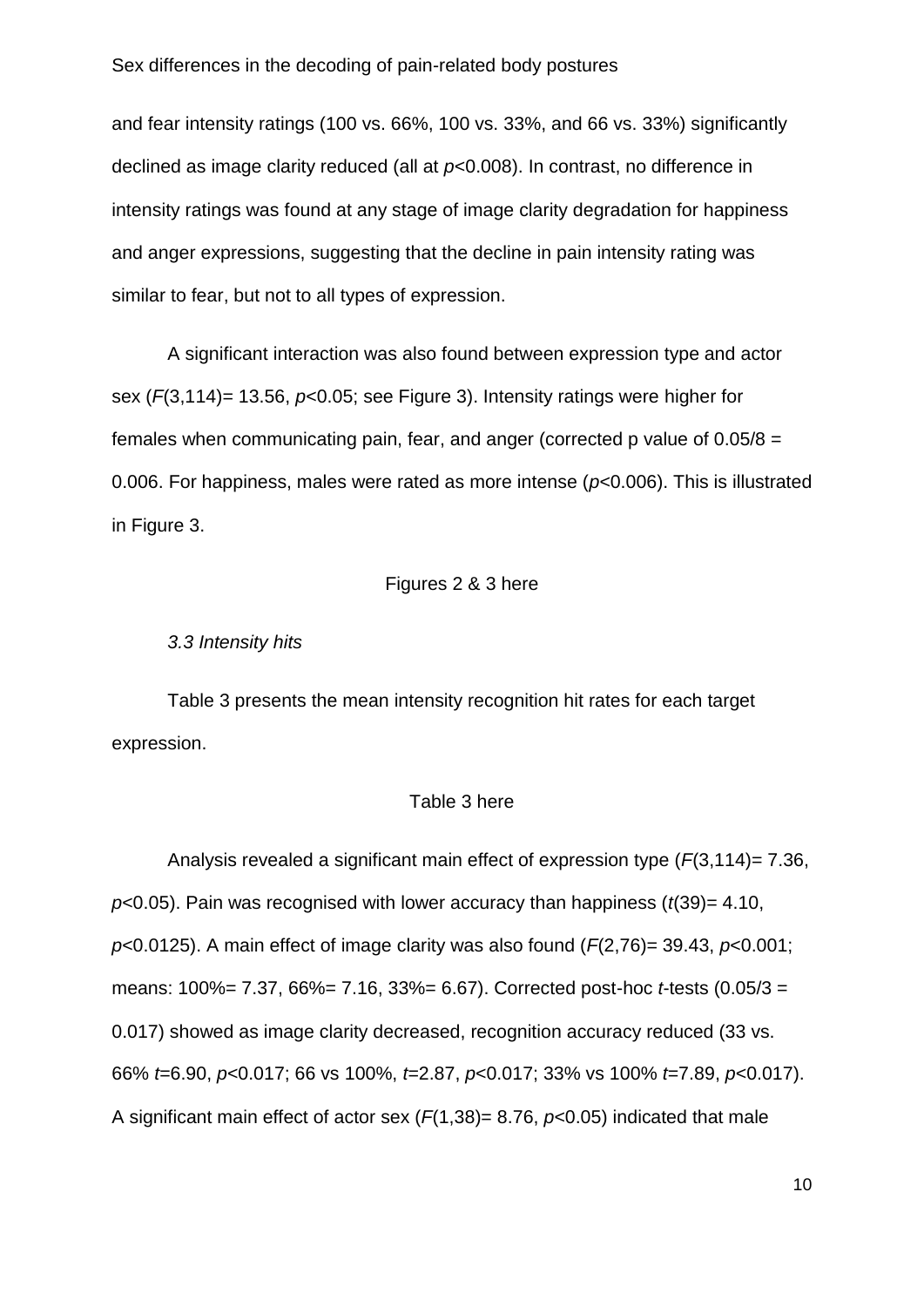expressions were better recognised (mean accuracy= 7.15) than female expressions (mean accuracy= 6.99).

A significant interaction was found between expression type and actor sex (*F*(3,114)= 9.19, *p*<0.05; see Figure 4). Post-hoc corrected *t*-tests (0.05/8 = 0.006) showed that when presenting pain, male actors were recognised with greater accuracy than female actors (*t*(39)= 3.81, *p*<0.006). A similar pattern was found for fear (*t*(39)= 3.91, *p*<0.006) and anger (*t*(39)= 3.96, *p*<0.006), but not happiness (*t*(39)= 2.05, *p*>0.006).

A significant interaction was found between image clarity and actor sex (*F*(2,76)= 3.90, *p*<0.05; see Figure 5). As before this was further explored using corrected *t*-tests (0.05/8 = *p*<0.006). For female actors, recognition accuracy declined significantly at each stage of image clarity (100 vs. 66%, 66 vs. 33%, *p*<0.006). For males, no difference was found between 100% and 66% accuracy, although accuracy was worse between 66% and 33% clarity (*p*<0.006).

A final significant interaction was found between expression type and image clarity (*F*(6,228)= 12.30, *p*<.05; see Figure 6). Corrected post-hoc *t*-tests (0.05/6 = 0.008) indicated that pain, fear, and anger, accuracy declined significantly at each stage of image degradation. No reduction in recognition accuracy was found at any stage of image clarity degradation for happiness.

# Figures 4-6 here

#### 4. Discussion

Using an image clarity manipulation, we successfully investigated sex-related effects on the recognition of pain-related bodily expressions. Small, but significant,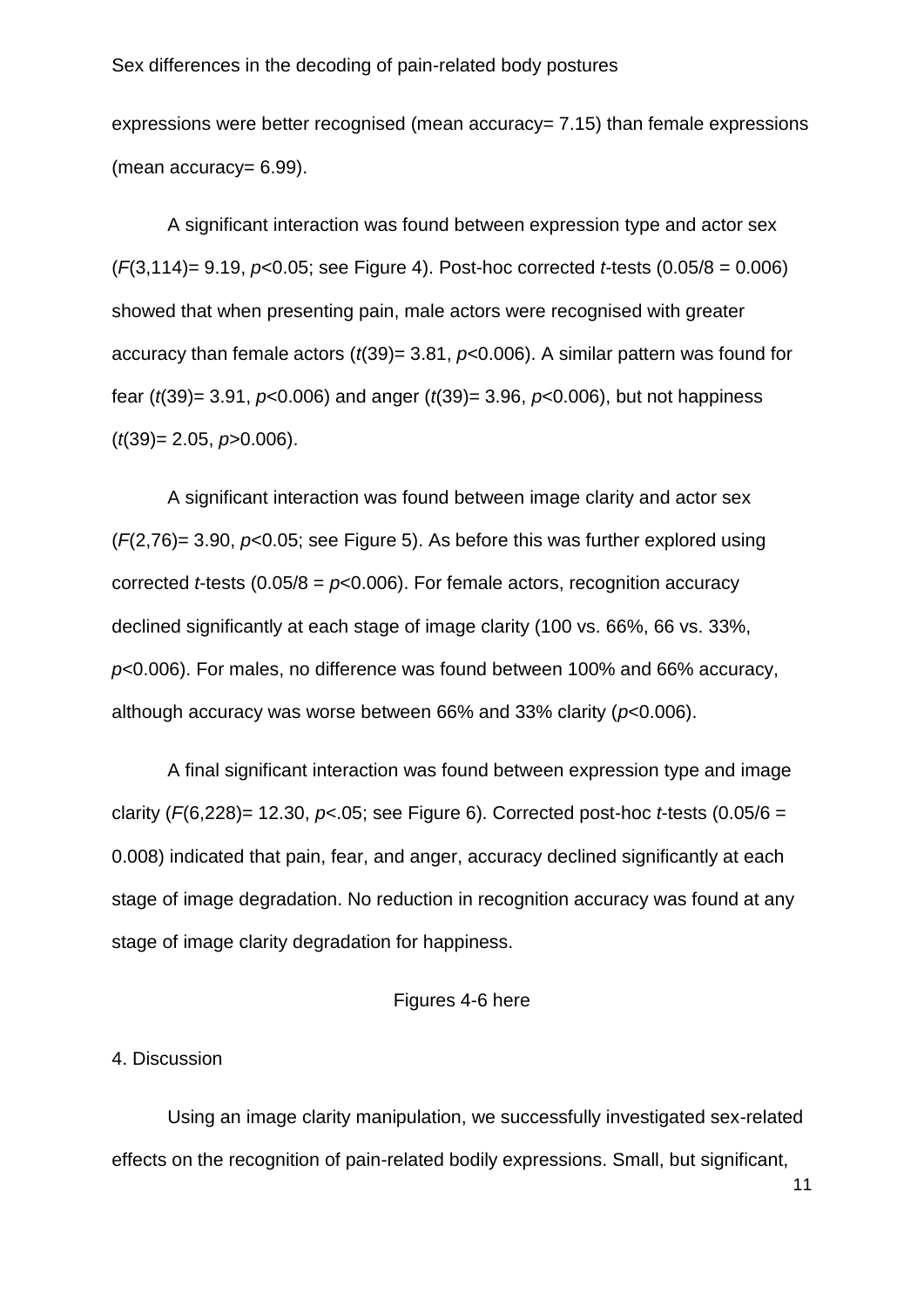differences were found in how observers decoded male and female pain expressions. Female expressions were viewed as being more intense, whereas male expressions were recognised with greater accuracy. These findings extend previous investigations into the effects of sex on the recognition of emotional expressions to include pain (Becker et al, 2007, McBain et al, 2009, Collignon et al, 2010). However, our results also contrast with studies that report failing to find sex differences in pain expression recognition, including at least one that focused on body postures (Prkachin and Solomon, 2008, Simon et al, 2008, Walsh et al, 2014). Here, we have evidence that sex influences pain decoding and judgment. Interestingly, our sex-related effects were only found when expressions were presented under difficult viewing conditions, supporting the view that individual differences in expression decoding may become more apparent when there are higher levels of visual ambiguity (Matsumoto, 1990, Keogh, 2014).

That pain expressions displayed by females were viewed as more intense, whereas male expressions were more easily recognised, is also interesting, especially since accuracy and intensity rates were essentially drawn from the same data. One reason could be linked to stereotypical beliefs and expectations that females are more emotionally expressive when in pain (Robinson *et al*, 2001, Myers *et al*, 2006), and so females are rated as more intense. However, this would not necessarily explain why we also found greater accuracy in recognizing pain in men. However, outside of pain, certain negative expressions, such as anger, can be more readily identified in men (Becker *et al*, 2007). Some have argued that such a male bias may be the result of an evolutionary need to identify danger, such as when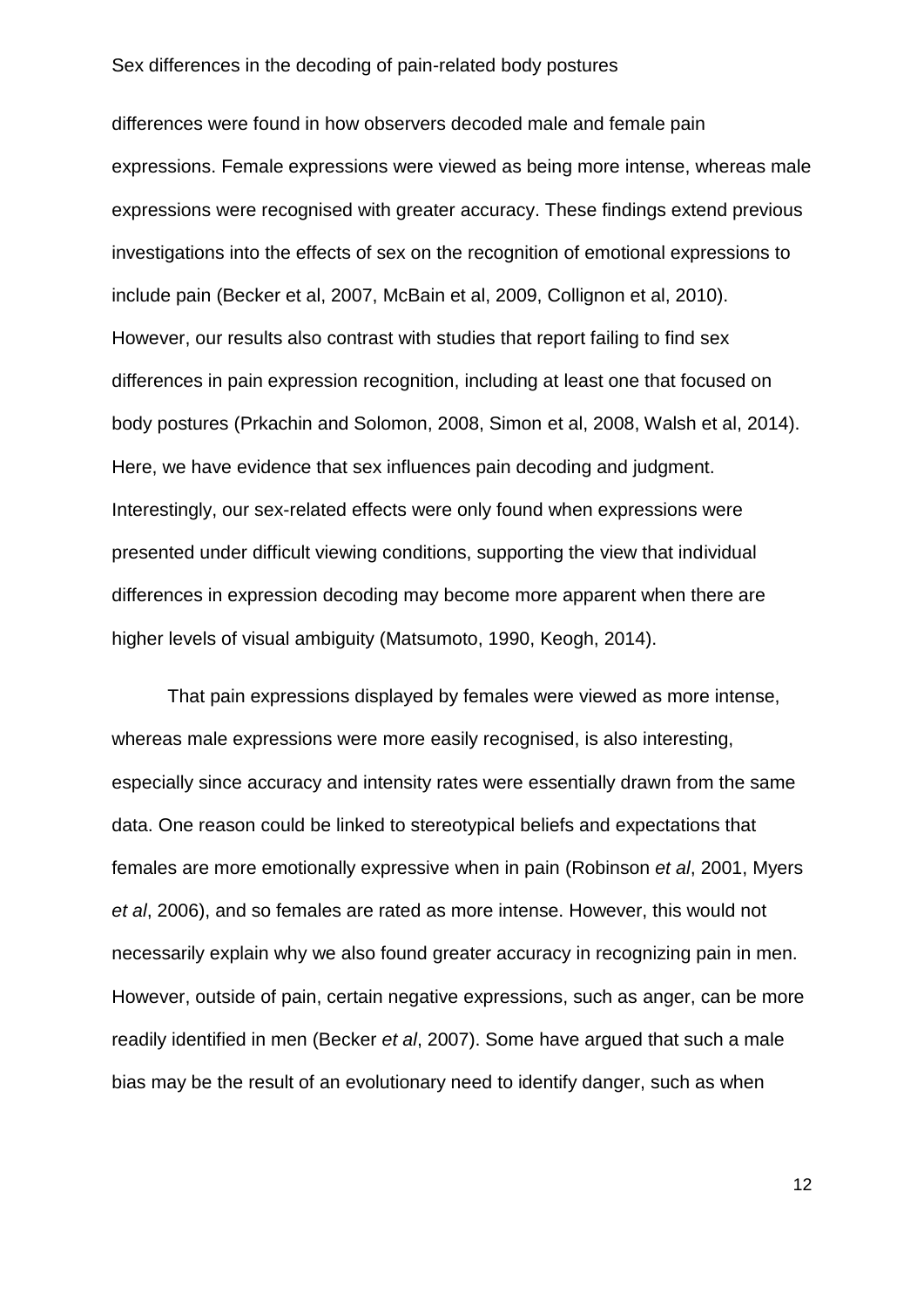away from the family group, which males may have been more likely to engage in (Vigil, 2004).

 A second innovation in this study was to investigate sex differences in the perception of body expressions of pain. Pain studies have mostly focused on facial expression, and so less is known about other channels of nonverbal behaviour. It is possible that these sex-related effects are only found when viewing pain-related body postures. However, our previous work using the same pain body postures did not find sex differences (Walsh et al, 2014). One of the key differences between these studies was the manipulation of task difficulty, a method which has not generally been adopted in pain expression research. Although we assume that the sex differences reported here are due to this experimental manipulation, independent replication of this manipulation is needed before firm conclusions are drawn. If this is a real effect, then it would suggests that if sex differences in the perception of nonverbal pain cues do occur, they may vary around the channel of communication adopted. Furthermore, future research must consider what element of body posture and movement is differentiated between males and females. Previous evidence has shown that sex and emotion can be identified using only gait and movement cues from body posture (Troje, 2002), and considering the ambiguity and task difficulty of the 33% condition of this study, it may be that participants are better able to identify males due to gait and movement differences present between males and females. Further research may investigate this further by differentiating postural, movement, and configural cues.

Alongside pain, this study also informs us about more general sex differences in how affective information is recognised in body postures. Similarities were found in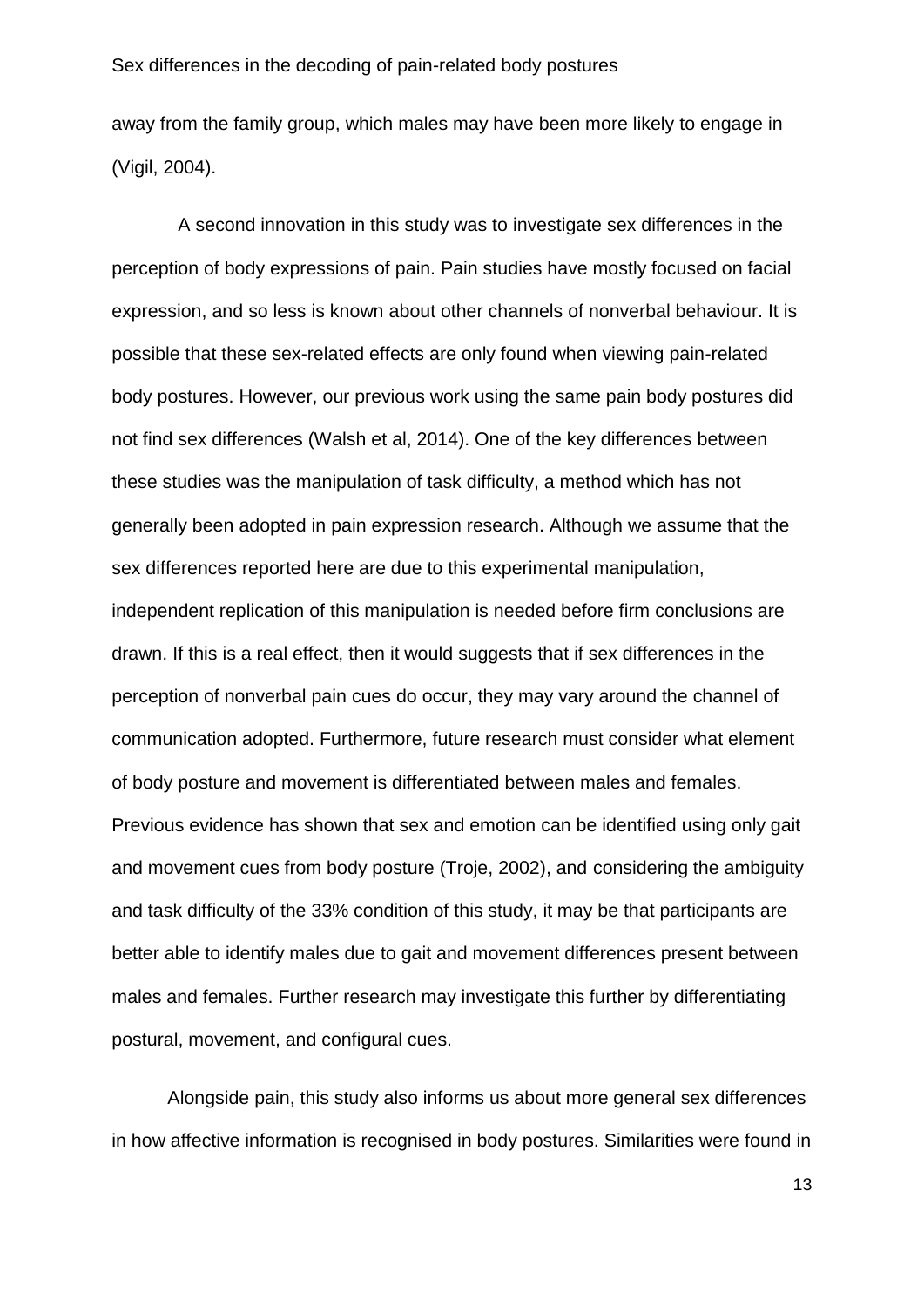the intensity ratings of female body expressions of fear and anger, when compared to pain. Interestingly, the core expression that seemed to be different was happiness, a finding that has also been reported in the general emotional expression literature (Lipp *et al*, 2009). This sex-related difference in the general recognition of male and female expressions is again in keeping with expectations around females being more expressive of emotion (Vigil, 2009), and suggests similarities in the way in which pain and the other expressions are processed.

Three limitations to the use of our findings should be taken into consideration. First, the use of simple, acted stimuli in the study severely limits the extent to which findings can be applied to broader clinical and real world pain settings. Whilst the stimuli themselves are validated (Walsh et al, 2014), and have been found to have a high recognition accuracy, previous evidence has described differences between real and acted expressions for both pain and emotion communication (Russel, 1994, Russel, 2003). Second, the image manipulation effect did not have an impact on ratings for happiness expressions, so discussion of the relevance of the findings to positive affect should be limited. Third, the overall observed sex effects are small in size, as is often the case with this kind of research.

Taking into account these limitations, future research should aim to further explore the differences observed here. The differences found here were observed in a controlled experimental setting using stimuli designed to be recognisable, and a context stripped of affective and motivational context. When considering the application of these differences to real world instances, in particular with regards to clinical settings, the greater complexity of recognition may amplify differences observed in experimental settings. Accordingly, small significant differences such as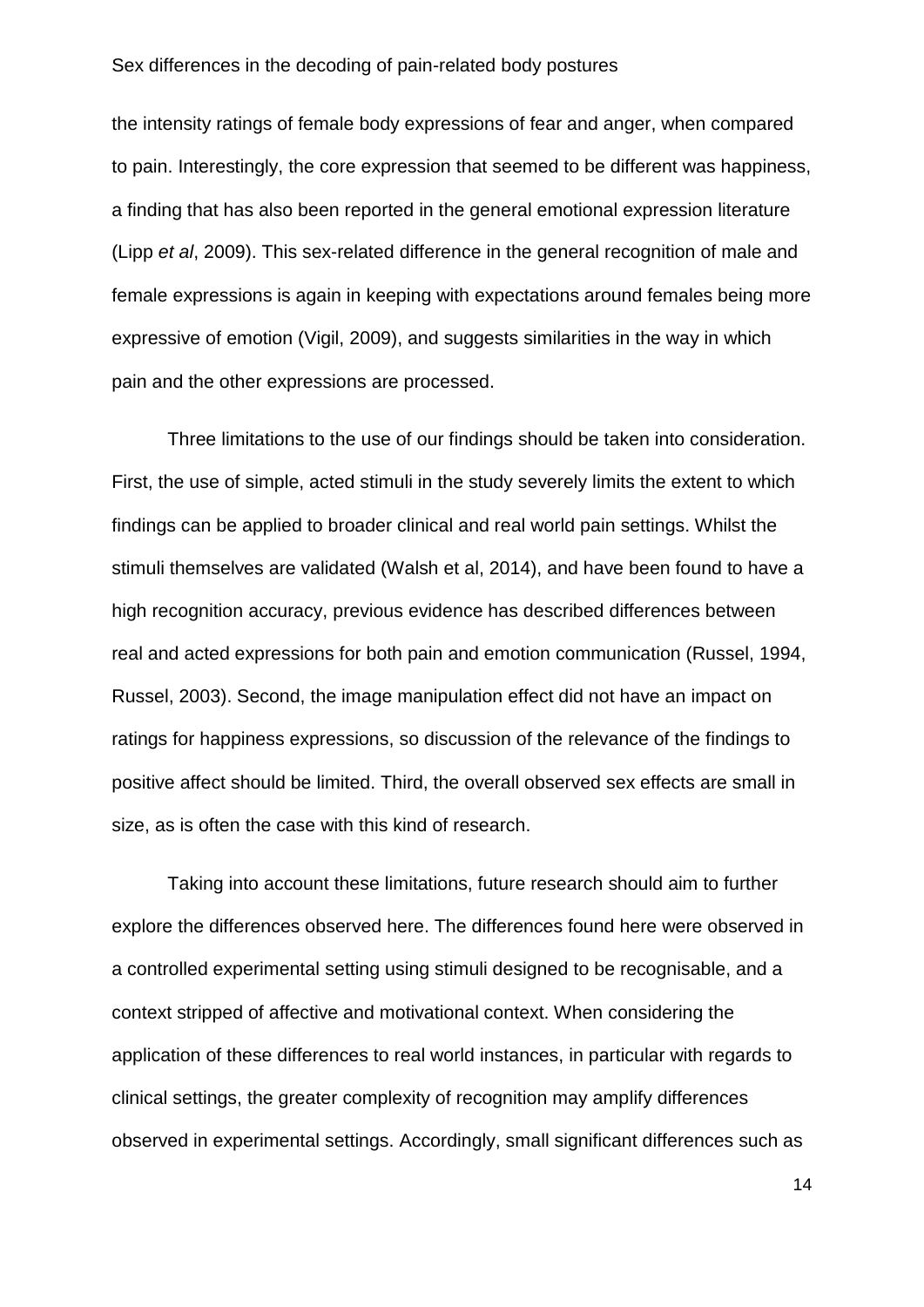those observed here may translate to greater differences in the real world where there is greater ambiguity and an affective-motivational context that influences the interpretation. However, this possibility has yet to be explored, and so remains speculative

If there is a consistent sex bias in how male and female pain is perceived through body postures, and this extends beyond the laboratory, then this may impact on the observation of clinical pain. Clinical observational assessment tools often use body posture to ascertain information regarding the pain of nonverbal patients e.g., infants, dementia sufferers (McGrath et al, 1985, Jensen et al, 1999, Herr et al, 2006, Hand et al, 2010). If differences exist in how males and females are recognised and interpreted, then relying solely on observational measures without foreknowledge of communication differences could potentially lead to complications in diagnosis and treatment. Increased ratings of female pain intensity could result in faster diagnosis or prescribing behaviours, thus affecting treatment outcomes. Accordingly, it is important when conducting observational diagnostics that potential biases in how pain is communicated and recognised in body posture may influence results. Bartley and Fillingim (2013) report that sex differences in responsiveness to pain treatments may be due in part to the sex of both patient and clinician. Differences in communication may be in part responsible for this disparity, although this is speculative and significant further evidence is needed before this can be substantiated.

Two immediate implications present themselves for further investigation. First, if sex differences exist in how pain is communicated through body posture, the same may be true for other nonverbal channels, and further research is needed to examine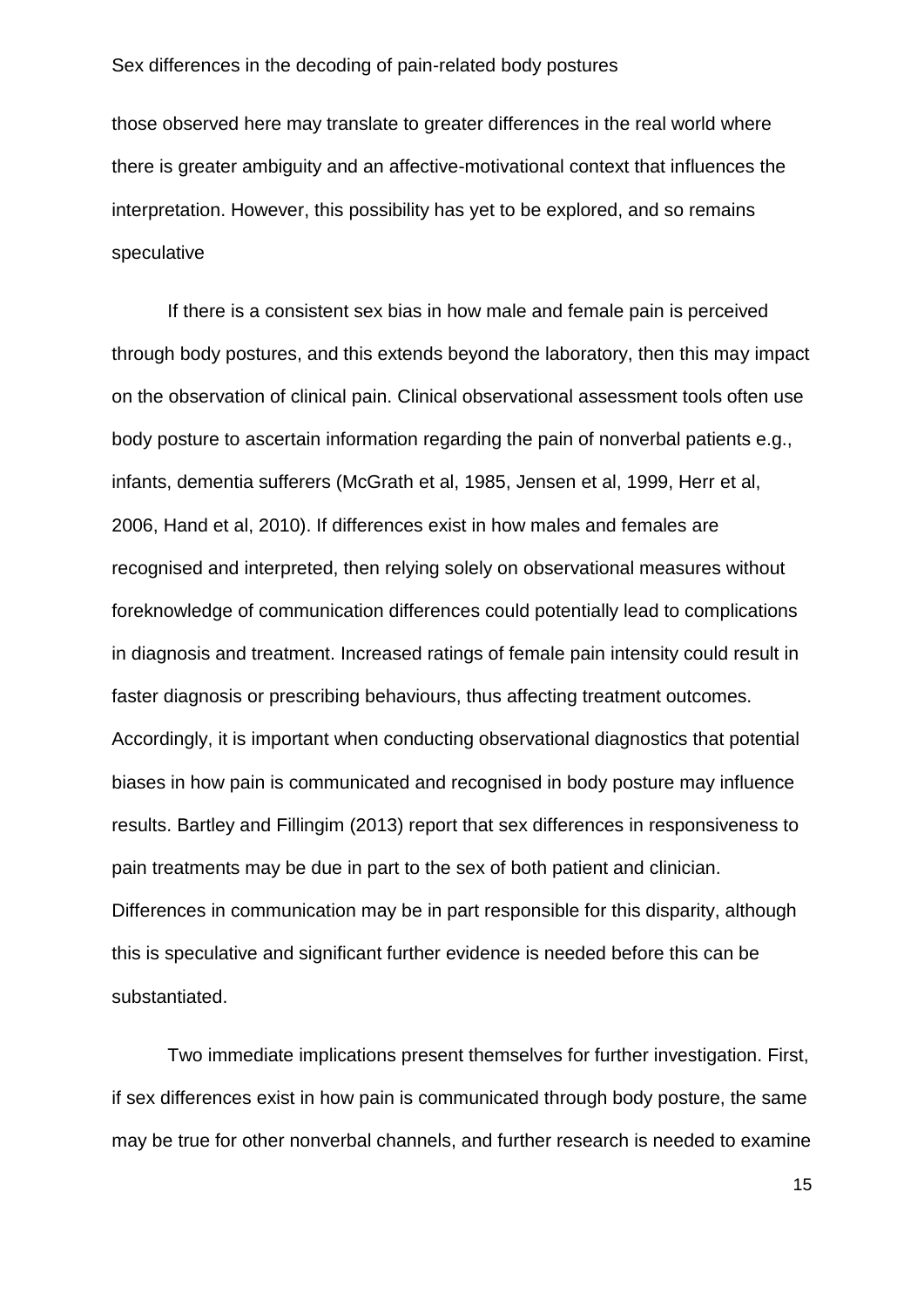this potentially rich source of information. In particular, this study enhances our understanding of how sex may effect to recognition of pain, and how it is important to explore this fully by examining different channels of communication. Second, examining potential differences in male and female communication of pain in clinical settings is required. Herr (2006) recommends using observational assessment tools in instances where self-report measures are not appropriate, and alongside verbal reporting. In such cases, the extent to which sex differences in postural decoding may bias these judgements is unknown. Although the work presented here is wholly experimental and so cannot be directly applied to clinical practice, it is important that this initial investigation of sex differences in perception is developed in particular in clinical areas where differences might impact on patient care.

In conclusion, we present a study which used a novel methodological technique to examine sex differences in how pain is recognised through body posture. Findings demonstrated that females are viewed as more intense, although the accuracy of intensity ratings may be greater in males. This is consistent with the view that there are sex differences in both emotion perception and pain experience, and highlights the need to carefully consider the methods used for examining for sex differences in how pain decoded through nonverbal behaviour.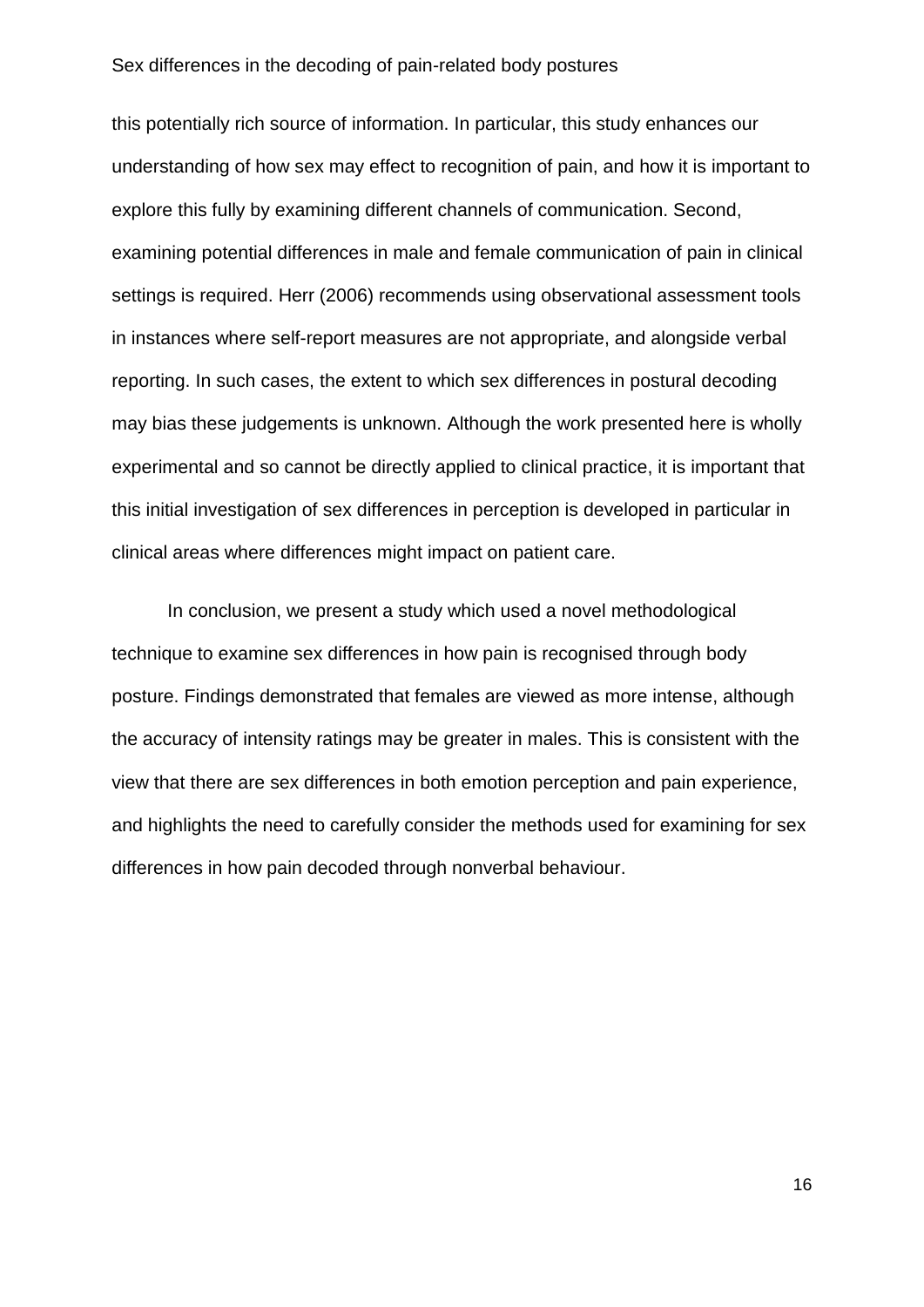# Author contributions

Joseph Walsh was responsible for the conception and implementation of the study reported in this article, including data collection and analysis. Joseph Walsh also took the lead in writing the draft. Christopher Eccleston contributed to the conception and design, and provided critical commentary on the interpretation and writing of the paper. Edmund Keogh contributed to the conception and design of the study, supported data analysis and interpretation, and provided critical review and commentary on drafts. All authors discussed core results and commented on the manuscript.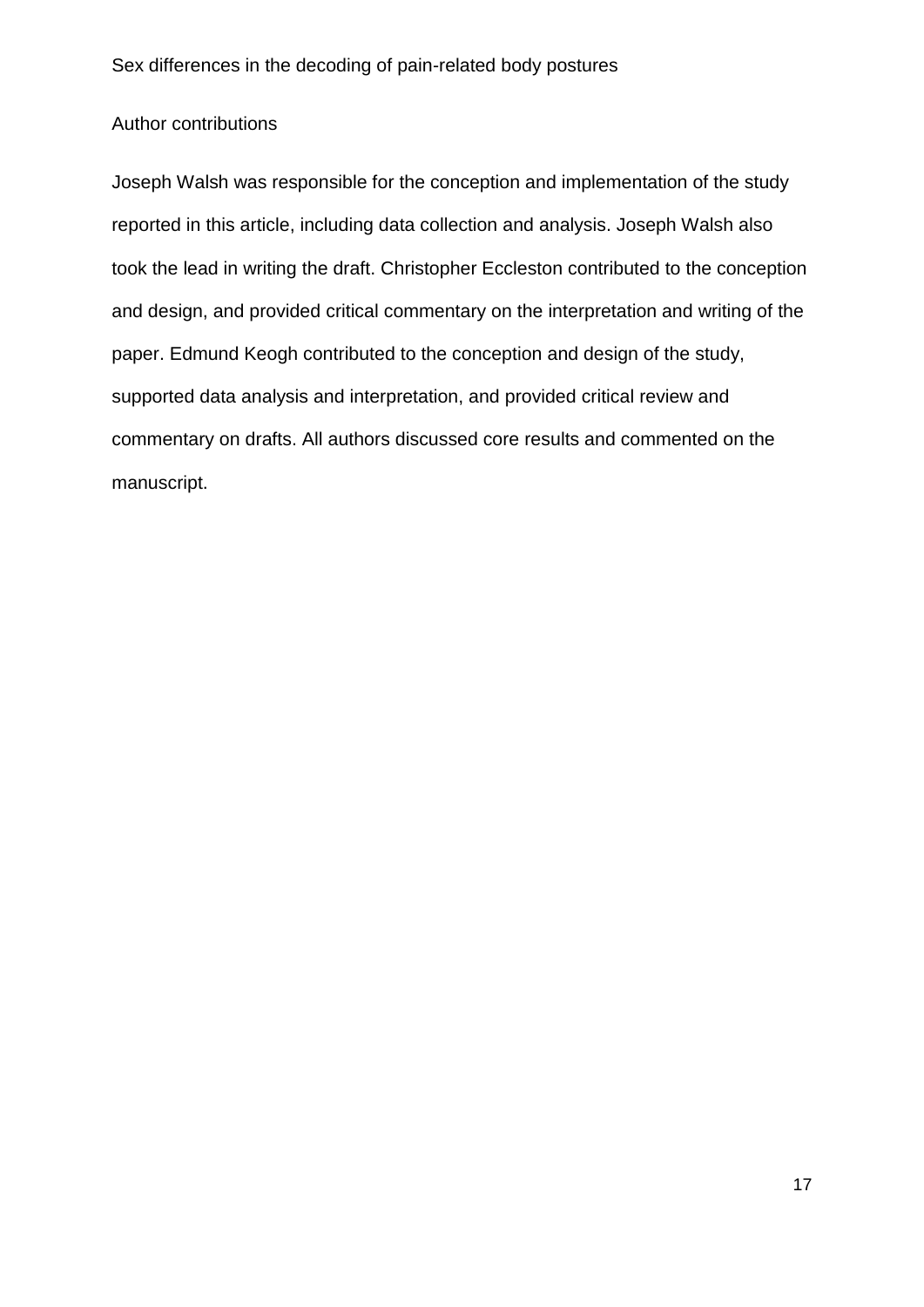# References

- Aviezer, H., Trope, Y., Todorov, A. (2012). Body cues, not facial expressions, discriminate between intense positive and negative emotions. *Science* 338, 1225-1229.
- Bartley, E., Fillingim, R. (2013). Sex differences in pain: A brief review of clinical and experimental findings. *Br J Anaesth* 111, 52-58.
- Becker, D., Kenrick, D., Neuberg, S., Blackwell, K., Smith, D. (2007). The confounded nature of angry men and happy women. *J Pers Soc Psychol* 92, 179-190.
- Belin, P., Fillion-Bilodeau, S., Gosselin, F. (2008). The Montreal Affective Voices: A validated set of nonverbal affect bursts for research on auditory affective processing. *Behav Res* 40, 531-539.
- Collignon, O., Girard, S., Gosselin, F., Roy, S., Saint-Amour, D., Lassonde, M., Lepore, F. (2008). Audio-visual integration of emotion expression. *Brain Res*  1242,126-135.
- Collignon, O., Girard, S., Gosselin, F., Saint-Amour, D., Lepore, F., Lassonde, M. (2010) Women process multisensory emotion expressions more efficiently than men. *Neuropsychologia* 48, 220-225.

Craft, R. (2007). Modulation of pain by estrogens. *Pain* 132, S3-S12.

- Craig, K. (1992) The facial expression of pain: better than a thousand words? *APS Journal* 1, 153-162.
- Craig, K. (2009). The social communication model of pain. *Canadian Psychology/Psychologie canadienneI* 50, 22-32.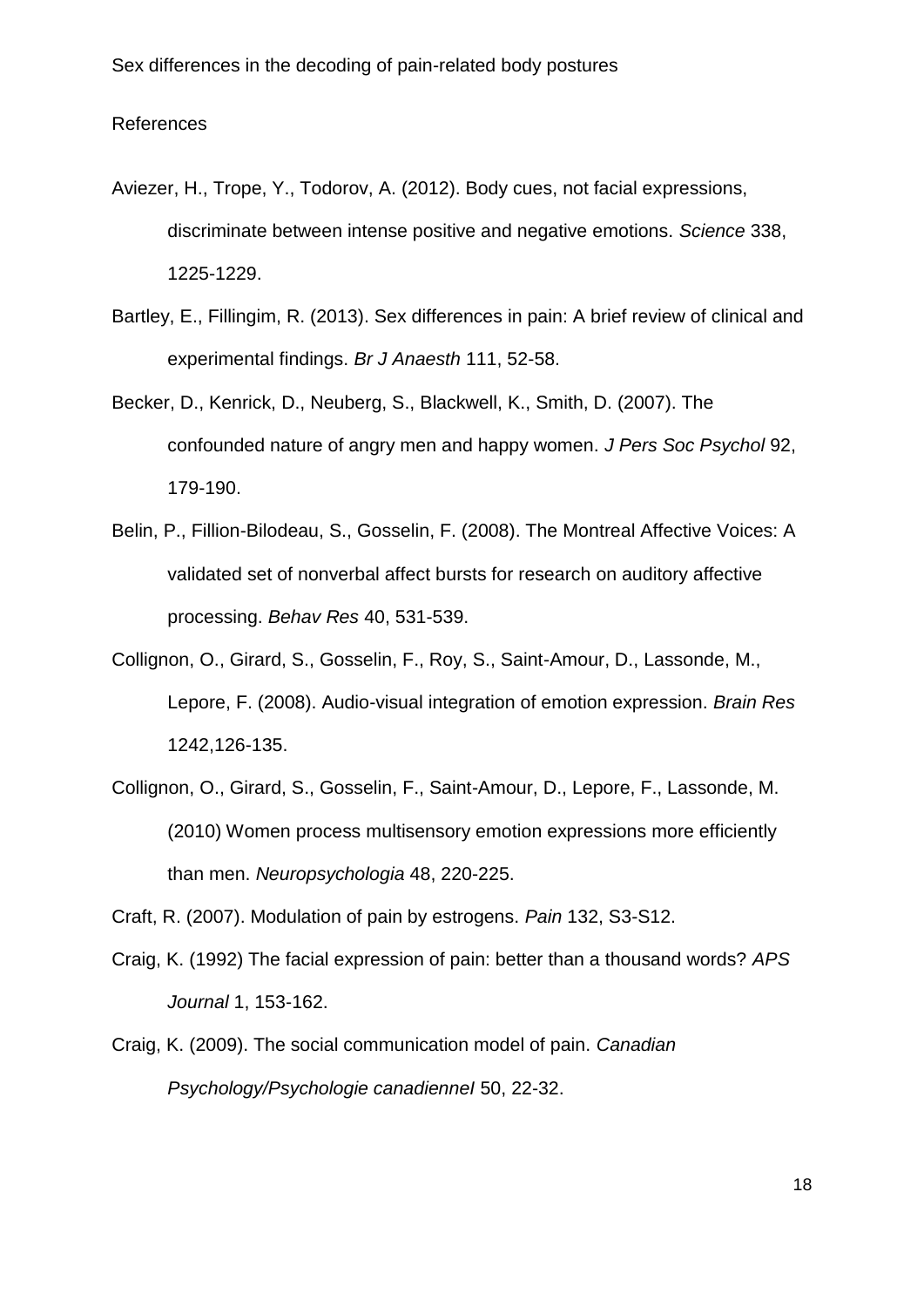- Donges, U., Kersting, A., Suslow, T. (2012) Women's greater ability to perceive happy facial emotion automatically: gender differences in affective priming. *PloS one* 7, e41745.
- Fillingim, R., Maixner, W. (1995). Gender differences in the responses to noxious stimuli. *Pain Forum* 4, 209-221.
- Fillingim, R., King, C., Ribeiro-Dasilva, M., Rahim-Williams, B., Riley, J. (2009). Sex, gender, and pain: a review of recent clinical and experimental findings. *J Pain* 10, 447-485.
- Friedlander, R. (2006) Review of crying as a sign, symptom & a signal. *J Can Acad Child Adolesc Psychiatry* 15, 40, 228.
- Hampson, E., van Anders, S., Mullin, L.(2006). *A female advantage in the recognition of emotional facial expressions: Test of an evolutionary hypothesis*, Vol. 27. Netherlands: Elsevier Science, 2006. pp. 401-416.
- Hand, I., Noble, L., Geiss, D., Wozniak, L., Hall, C. (2010). COVERS neonatal pain scale: Development and validation. *Int J Peds* 2010, 496719.
- Herr, K., Coyne, P., Key, T., Manworren, R., McCaffery, M., Merkel, S., Pelosi-Kelly, J., Wild, L. (2006) Pain assessment in the nonverbal patient: position statement with clinical practice recommendations. *Pain Man Nurs* 7, 44-52.
- Hoffmann, H., Kessler, H., Eppel, T., Rukavina, S., Traue, H. (2010). Expression intensity, gender and facial emotion recognition: Women recognize only subtle facial emotions better than men. *Acta psychologica* 135, 278-283.
- Jensen, M., Turner, J., Romano, J., Fisher, L. (1999) Comparative reliability and validity of chronic pain intensity measures. *Pain* 83, 157-162.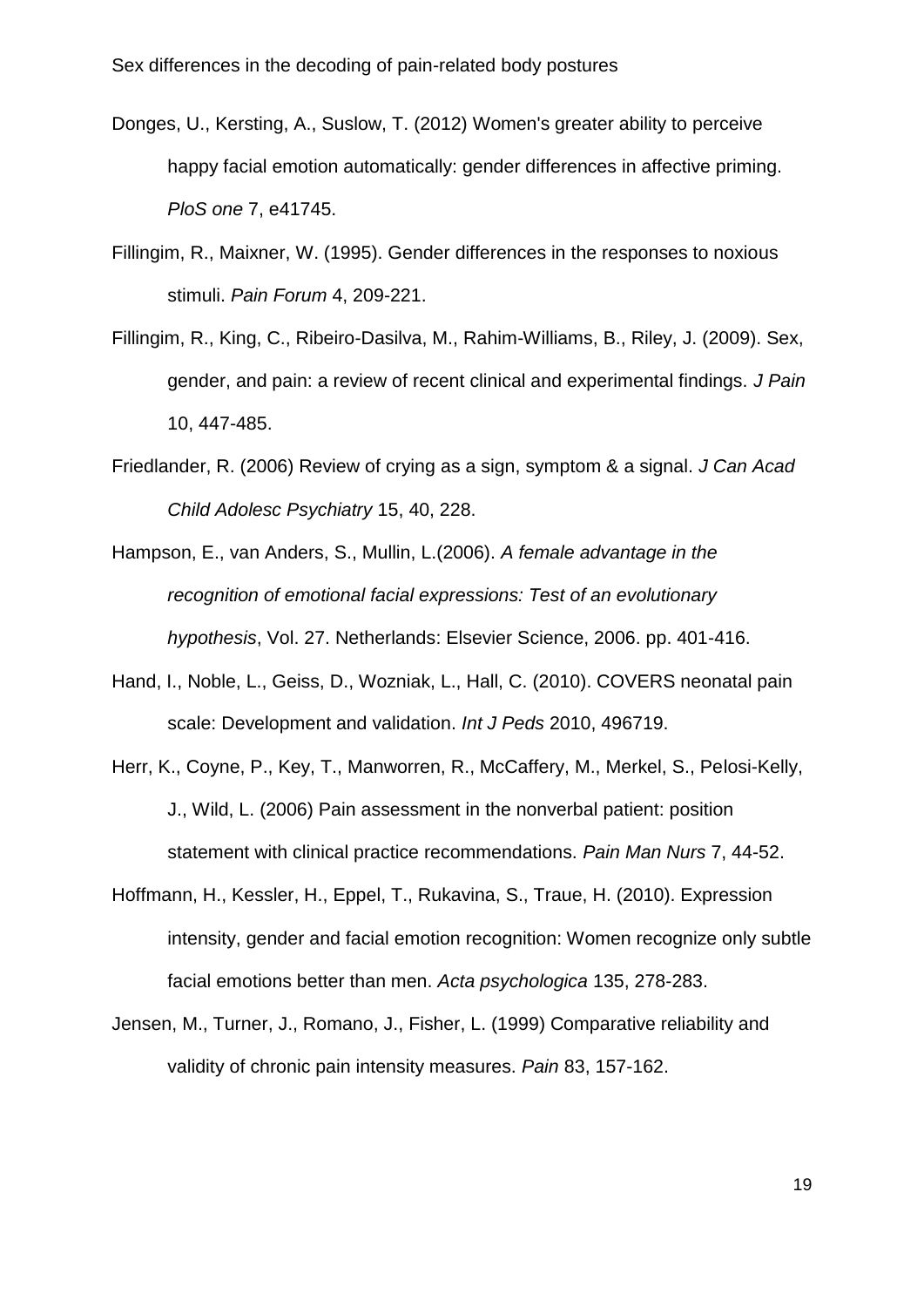- Keefe, F., Lefebvre, J., Egert, J., Affleck, G., Sullivan, M., Caldwell, D. (2000). The relationship of gender to pain, pain behavior and disability in osteoarthritis patients: The role of catastrophizing. *Pain* 87, 325-334.
- Keogh, E. (2012). Sex differences in pain across the life course. In. Moore, R. (2012). *Handbook of pain and palliative care: biobehavioural approaches for the life course*. Springer, New York.
- Keogh, E. (2014). Gender differences in the nonverbal communication of pain: A new direction for sex, gender, and pain research? *PAIN* 155, 1927-1931.

Keogh, E. (2015). Men, masculinity, and pain. *PAIN* 156, 2408-2412.

- Lipp, O., Price, S. and Tellegen, C. (2009). Emotional faces in neutral crowds: Detecting displays of anger, happiness, an sadness on schematic and photographic images of faces. *Motiv Emot* 33, 249-260.
- Matsumoto, D. (1990). Cultural similarities and differences in display rules. *Motiv Emot* 14, 195-214.
- Matsumoto, D., LeRoux, J., Wilson-Cohn, C., Raroque, J., Kooken, K., Ekman, P., Yrizarry, N., Loewinger, S., Uchida, H., Yee, A., Amo, L., Goh, A. (2000). A new test to measure emotion recognition ability: Matsumoto and Ekman's Japanese and Caucasian Brief Affect Recognition Test (JACBERT). *J Nonverb Behav* 24, 179-209.
- McBain, R., Norton, D., Chen, Y. (2009). Females excel at basic face perception. *Acta psychologica* 130, 168-173.
- McClure, E. (2000). A meta-analytic review of sex differences in facial expression processing and their development in infants, children, and adolescents. *Psychol Bull* 126, 424-453.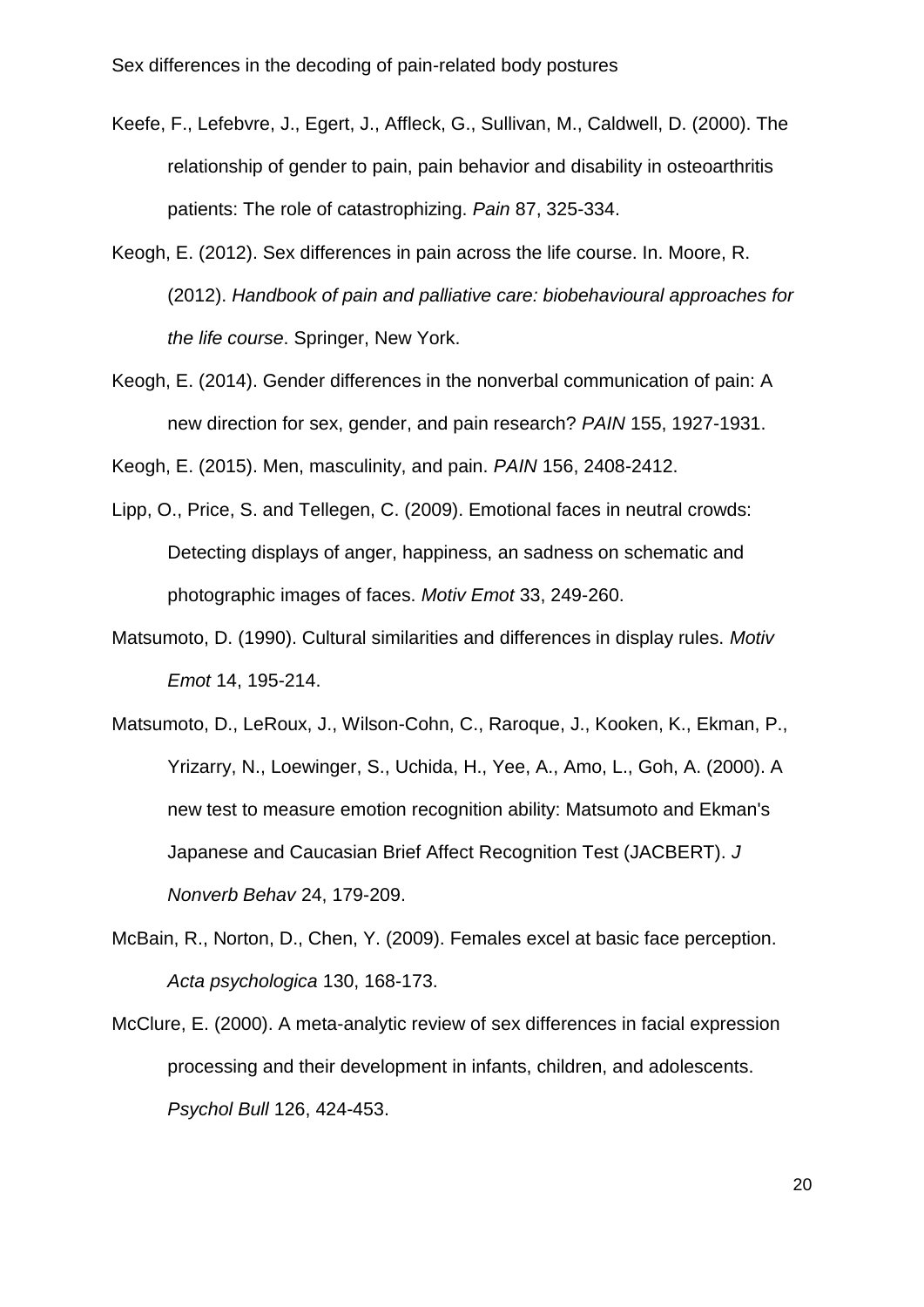- McGrath, P., Johnson, G., Goodman, J., Schillinger, J., Dunn, J., Chapman, J. (1985). CHEOPS - a behavioral-scale for rating postoperative pain in children. *Adv Pain Res* 9, 395-402.
- Myers, C., Tsao, J., Glover, D., Kim, S., Turk, N., Zeltzer, L. (2006). Sex, gender, and age: Contributions to laboratory pain responding to children and adolescents. *J Pain* 7, 556-564.
- Prkachin, K., Schultz, I., Hughes, E. (2007). Pain behavior and the development of pain-related disability: The importance of guarding. *Clin J Pain* 23, 270-277.
- Prkachin, K., Solomon, P. (2008). The structure, reliability and validity of pain expression: Evidence from patients with shoulder pain. *Pain* 39, 267-274.
- Racine, M., Tousignant-Laflamme, Y., Kloda, L., Dion, D., Dupuis, G., Choinière, M. (2012). A systematic literature review of 10 years of research on sex/gender and experimental pain perception – Part 1: Are there really differences between women and men? *Pain* 153, 602-618.
- Racine, M., Tousignant-Laflamme, Y., Kloda, L., Dion, D., Dupuis, G., Choinière, M. (2012). A systematic literature review of 10 years of research on sex/gender and pain perception – Part 2: Do biopsychosocial factors alter pain sensitivity differently in women and men? *Pain* 153, 619-635.
- Rahman, Q., Wilson, G., Abrahams, S. (2004) Sex, sexual orientation, and identification of positive and negative facial affect. *Brain Cog* 54, 179-185.
- Robinson, M., Riley, J., Myers, C., Papas, R., Wise, E., Waxenberg, L., Fillingim, R. (2001). Gender role expectations of pain: Relationship to sex differences in pain. *J Pain* 2, 251-257.
- Rotter, N., Rotter, G. (1988). Sex differences in the encoding and decoding of negative facial emotions. *J Nonverb Behav* 12, 139-148.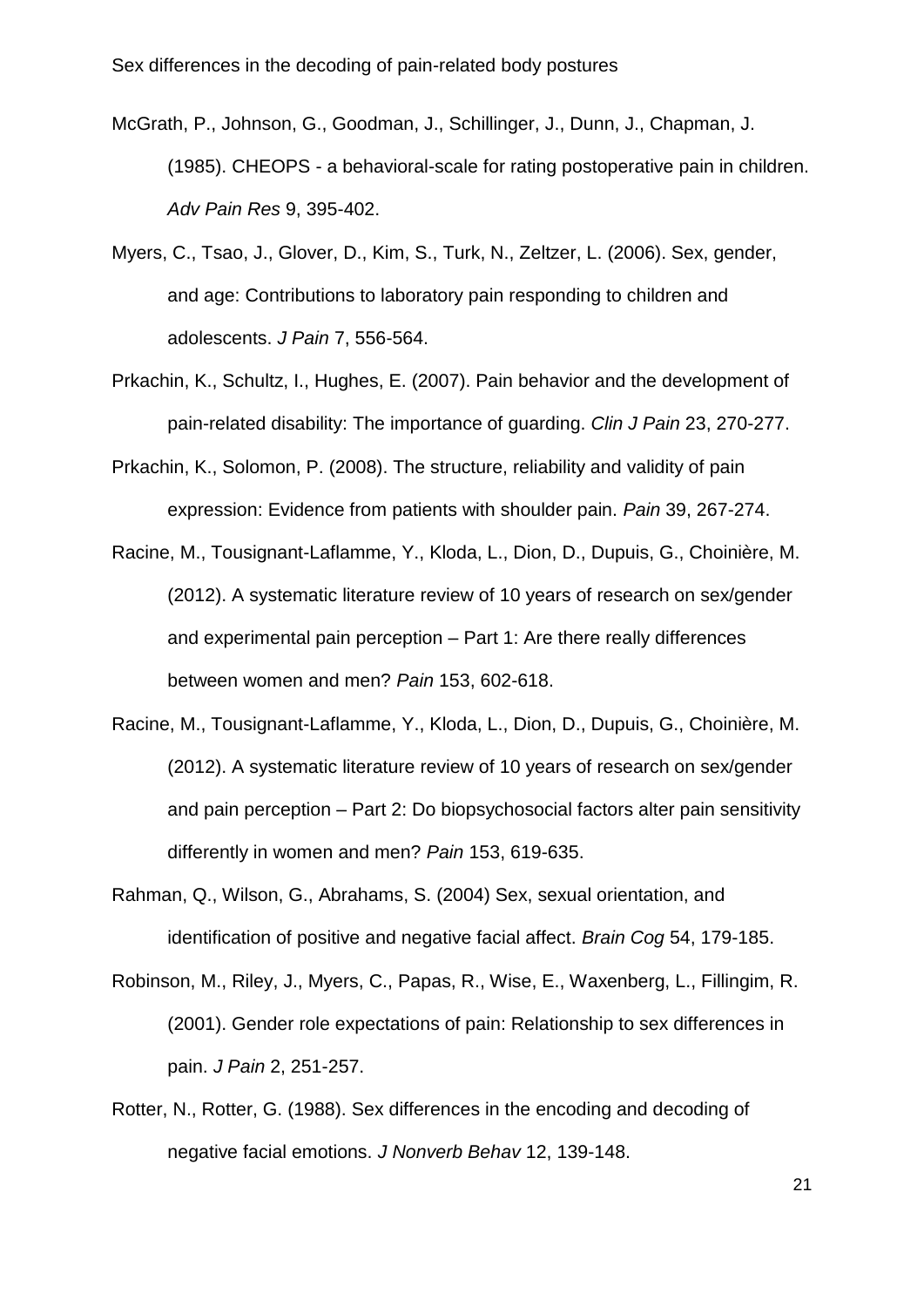- Russell, J. (1994). Is there universal recognition of emotion from facial expression a review of the cross-cultural studies. *Psychological Bulletin* 115, 102-141.
- Russell, J. (2003). Core affect and the psychological construction of emotion. *Psychol Rev* 110, 145-172.
- Simon, D., Craig, K., Gosselin, F., Belin, P., Rainville, P. (2008). Recognition and discrimination of prototypical dynamic expressions of pain and emotions. *Pain* 135, 55-64.
- Troje, N. (2002). Decomposing biological motion: A framework for analysis and synthesis of human gait patterns. *J Vision*, 2, 371-87.
- Vigil, J. (2009). A socio-relational framework of sex differences in the expression of emotion. *Behav Brain Sci,* 32, 375-390
- Wallbott, H. (1992). Effects of distortion of spatial and temporal resolution of video stimuli on emotion attributions. *J Nonverb Behav* 16, 5-20.
- Walsh, J., Eccleston, C., Keogh, E. (2014) Pain communication through body posture: The creation and validation of a stimulus set. *Pain* 155, 2282-2290.
- Williams, A. (2002). Facial expression of pain: an evolutionary account. *Behav Brain Sci* 25, 439-455.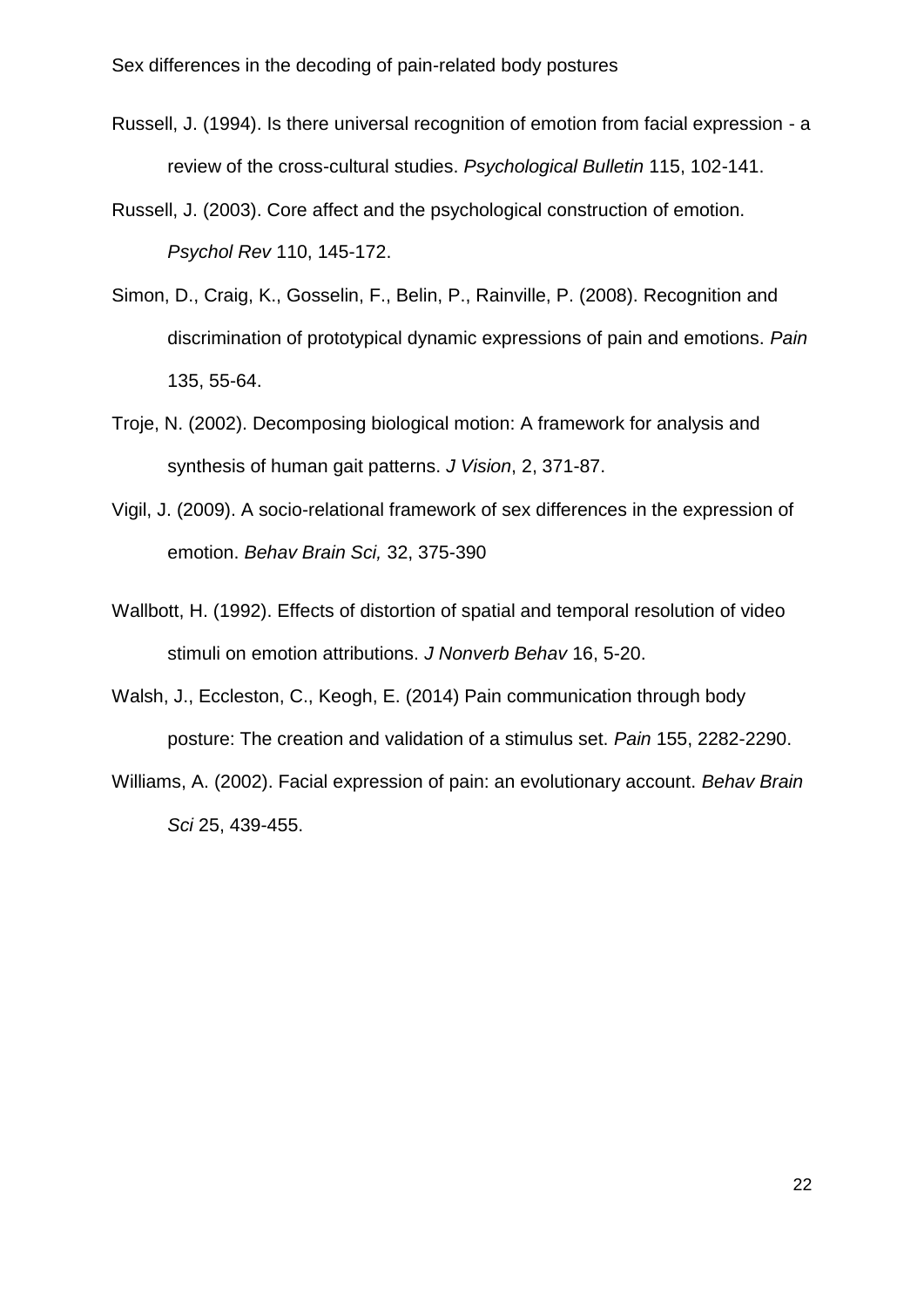# Figure captions

Figure 1: An example of a female (top) and male (bottom) stimulus, taken at the peak intensity, showing the image clarity manipulation from 100% (left), to 66% (centre), and 33% (right).

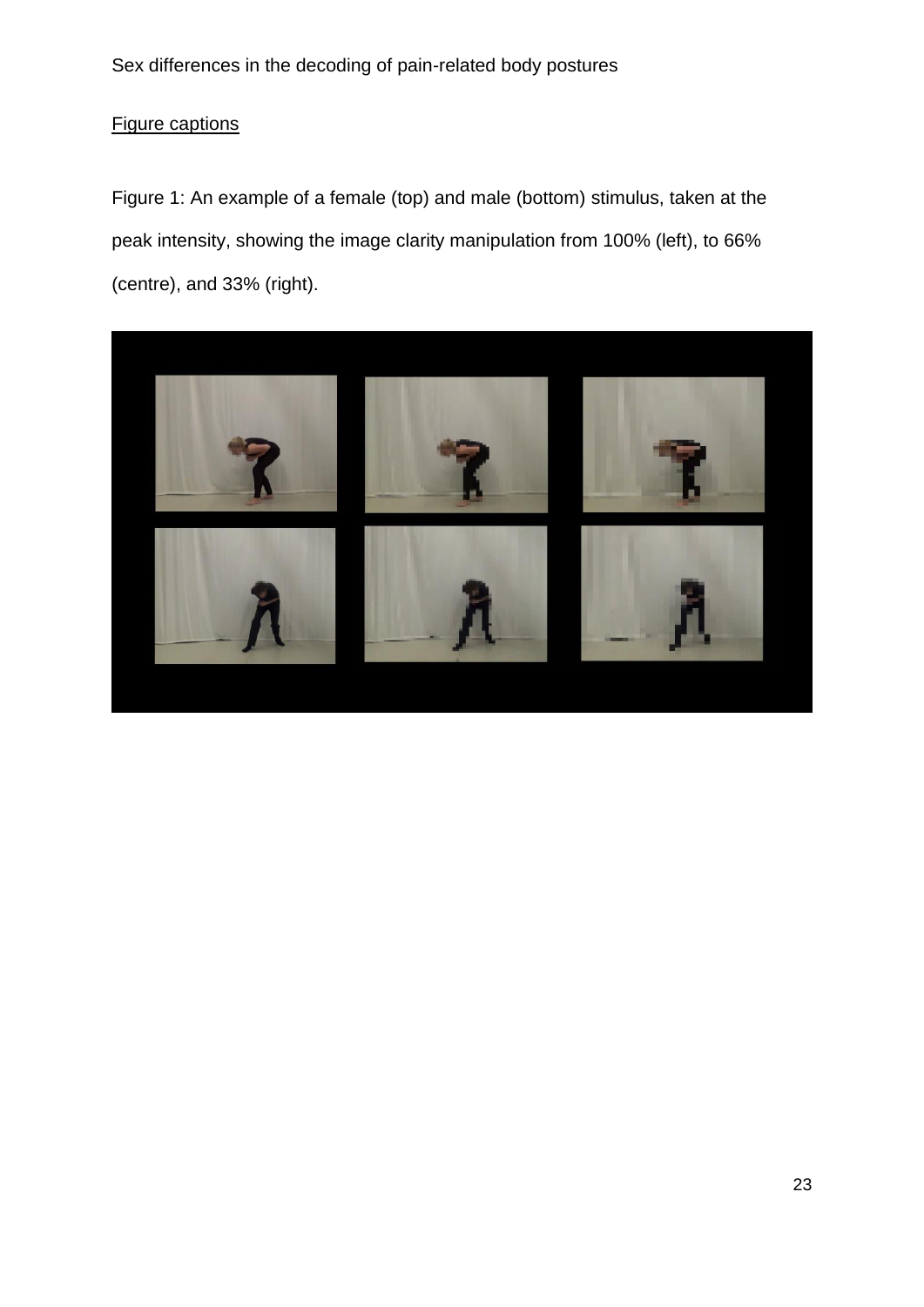Figure 2: An illustration of the expression X image clarity interaction for intensity rating data.

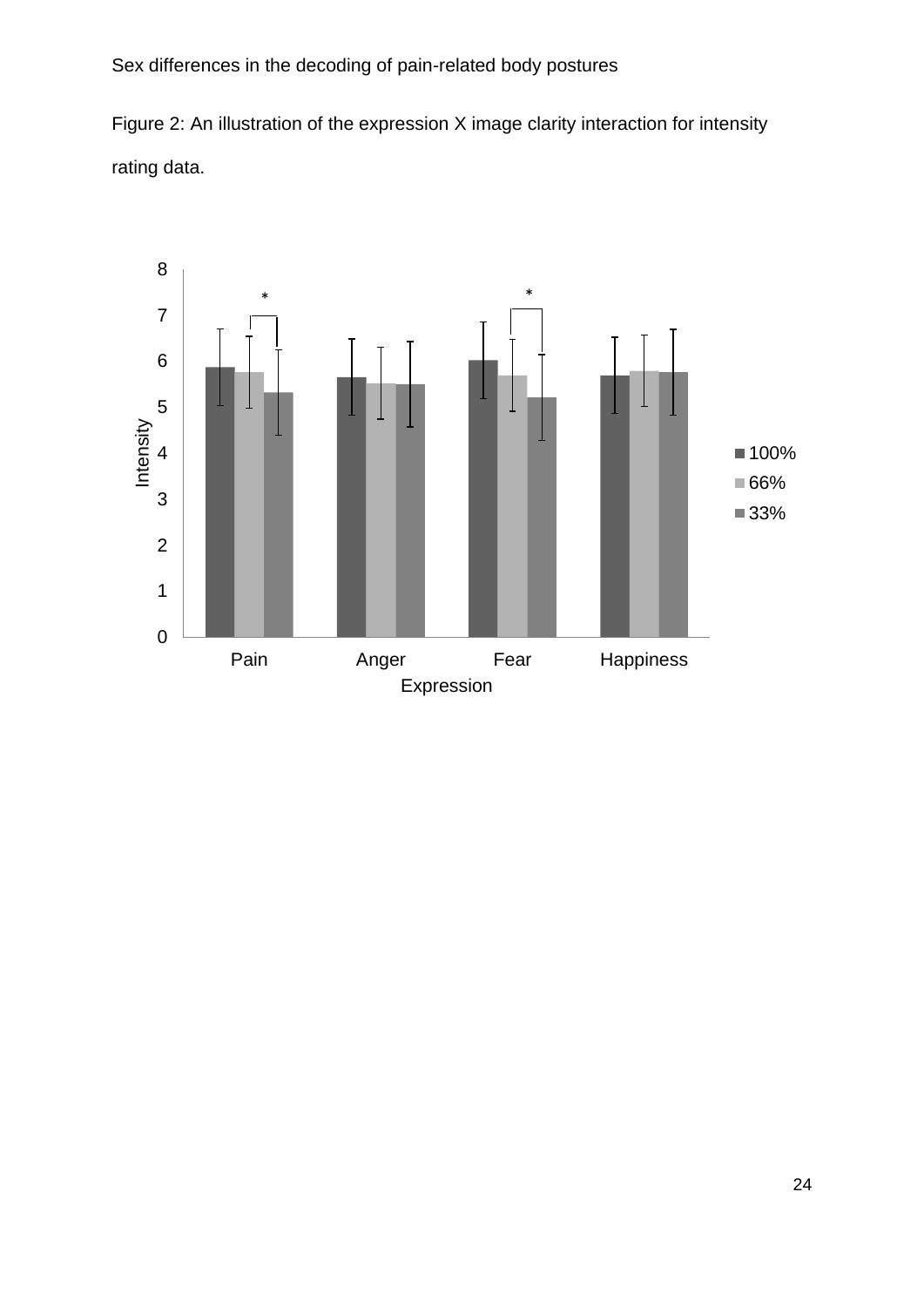Figure 3: An illustration of the expression X actor sex interaction for intensity rating data.

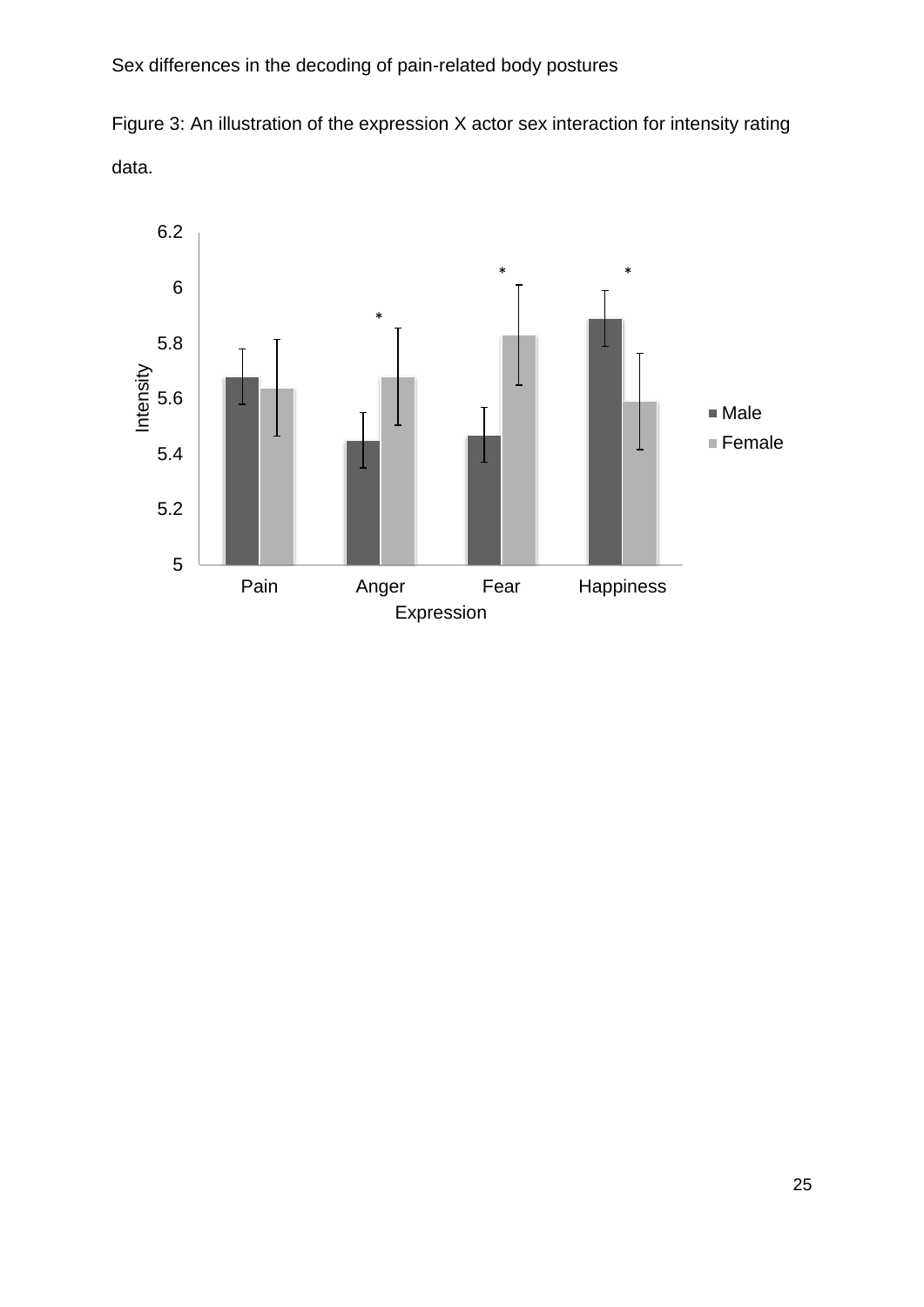Figure 4: An illustration of the expression X image clarity interaction for hit rate recognition accuracy scores.

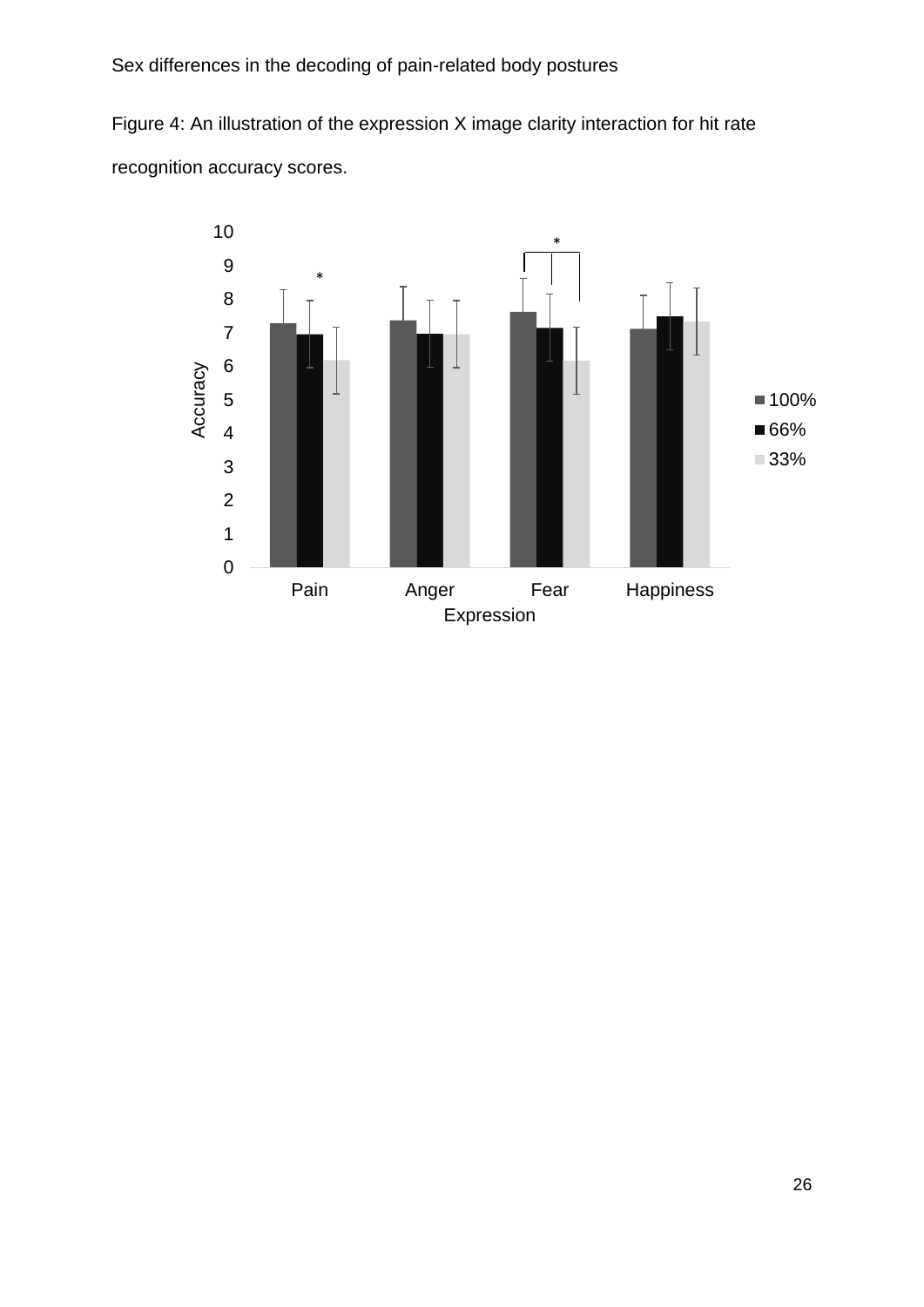Figure 5: An illustration of the actor sex X expression interaction for recognition accuracy scores (hits).

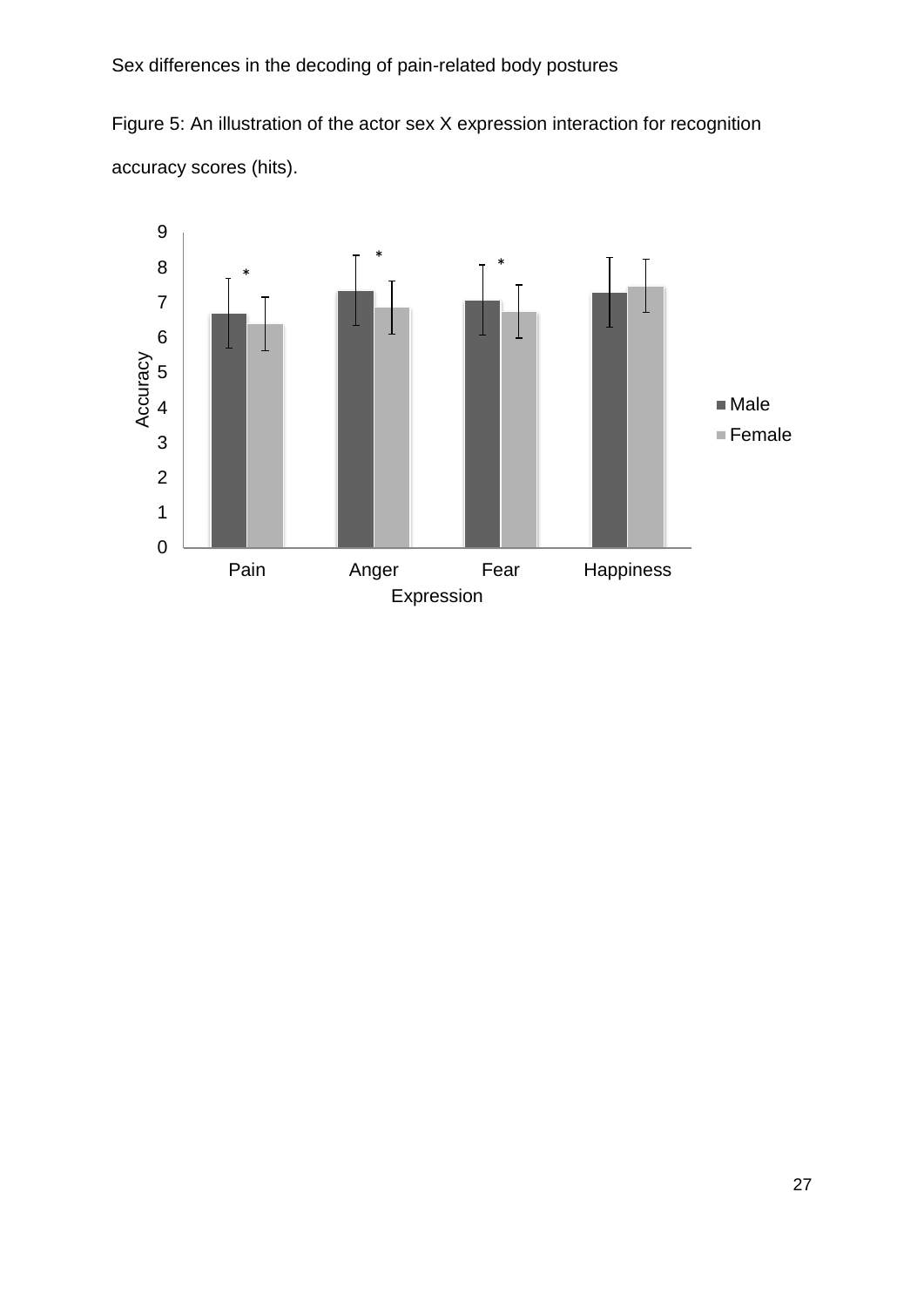

Figure 6: An illustration of the image clarity X actor sex interaction on hit rate.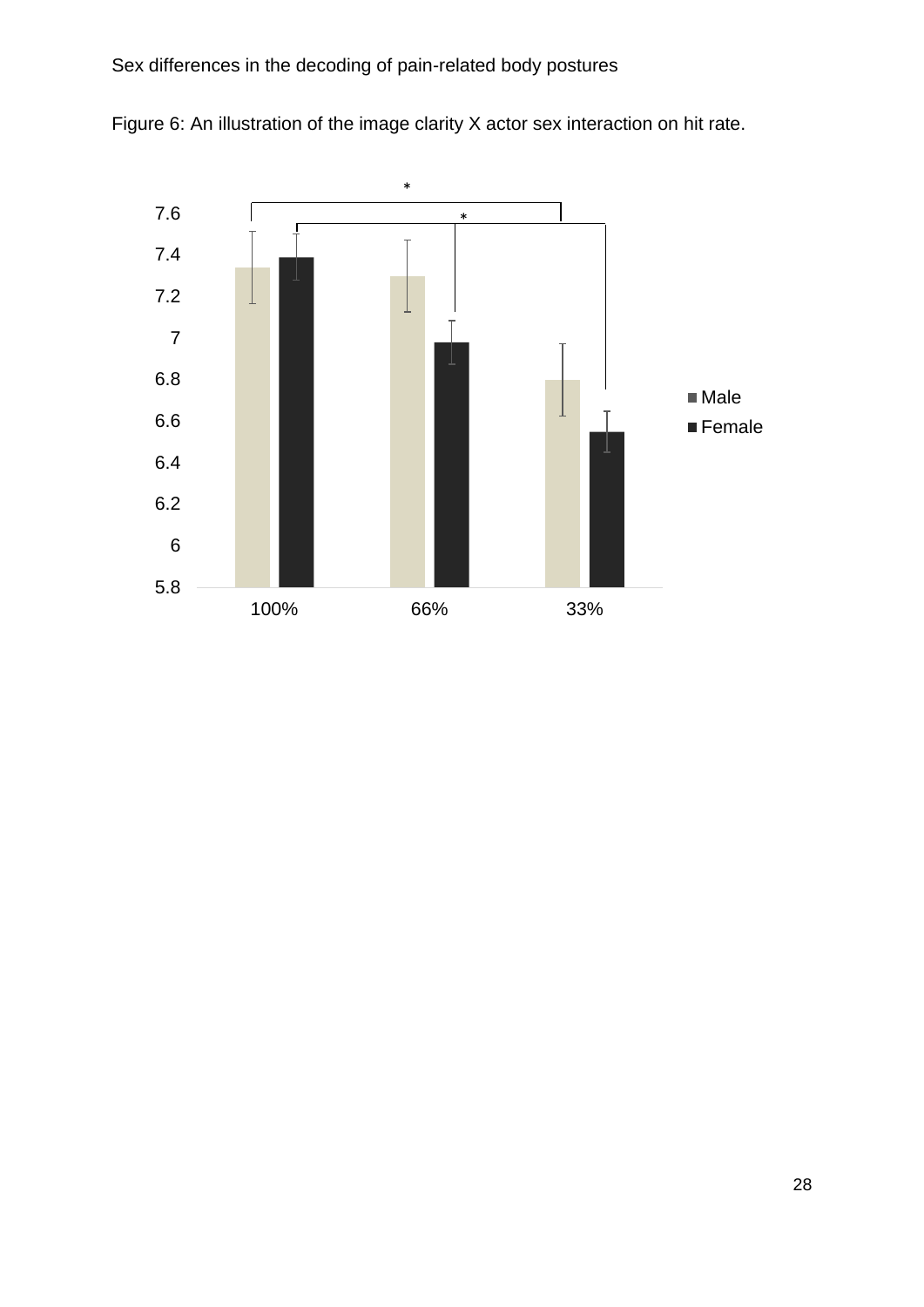# **Tables**

Table 1: A confusion matric detailing average intensity ratings for target and

nontarget expressions.

| Image<br>clarity | Participant<br>average<br>intensity<br>ratings | Male actors       |      |       |                  | Female actors     |      |       |                  |
|------------------|------------------------------------------------|-------------------|------|-------|------------------|-------------------|------|-------|------------------|
|                  |                                                | Target expression |      |       |                  | Target expression |      |       |                  |
|                  |                                                | Pain              | Fear | Anger | <b>Happiness</b> | Pain              | Fear | Anger | <b>Happiness</b> |
| 100%             | Pain                                           | 5.80              | 1.82 | 1.27  | 1.29             | 5.96              | 1.60 | 1.40  | 1.24             |
|                  | Fear                                           | 1.96              | 5.80 | 1.70  | 1.33             | 2.01              | 5.87 | 1.77  | 1.28             |
|                  | Anger                                          | 1.37              | 1.33 | 5.76  | 1.37             | 1.42              | 1.35 | 5.52  | 1.32             |
|                  | Happiness                                      | 1.07              | 1.12 | 1.20  | 5.42             | 1.13              | 1.11 | 1.19  | 5.80             |
| 66%              | Pain                                           | 5.70              | 1.98 | 1.38  | 1.22             | 5.71              | 1.73 | 1.42  | 1.25             |
|                  | Fear                                           | 2.24              | 5.40 | 1.68  | 1.19             | 2.12              | 5.42 | 1.97  | 1.25             |
|                  | Anger                                          | 1.39              | 1.76 | 5.73  | 1.38             | 1.40              | 1.72 | 5.26  | 1.35             |
|                  | Happiness                                      | 1.11              | 1.20 | 1.22  | 5.51             | 1.10              | 1.15 | 1.15  | 5.84             |
| 33%              | Pain                                           | 5.32              | 1.69 | 1.35  | 1.24             | 5.31              | 1.91 | 1.41  | 1.26             |
|                  | Fear                                           | 2.50              | 5.92 | 1.73  | 1.23             | 2.39              | 4.93 | 1.82  | 1.23             |
|                  | Anger                                          | 1.38              | 1.36 | 5.56  | 1.51             | 1.40              | 2.36 | 5.33  | 1.37             |
|                  | Happiness                                      | 1.10              | 1.19 | 1.25  | 5.39             | 1.11              | 1.21 | 1.18  | 5.78             |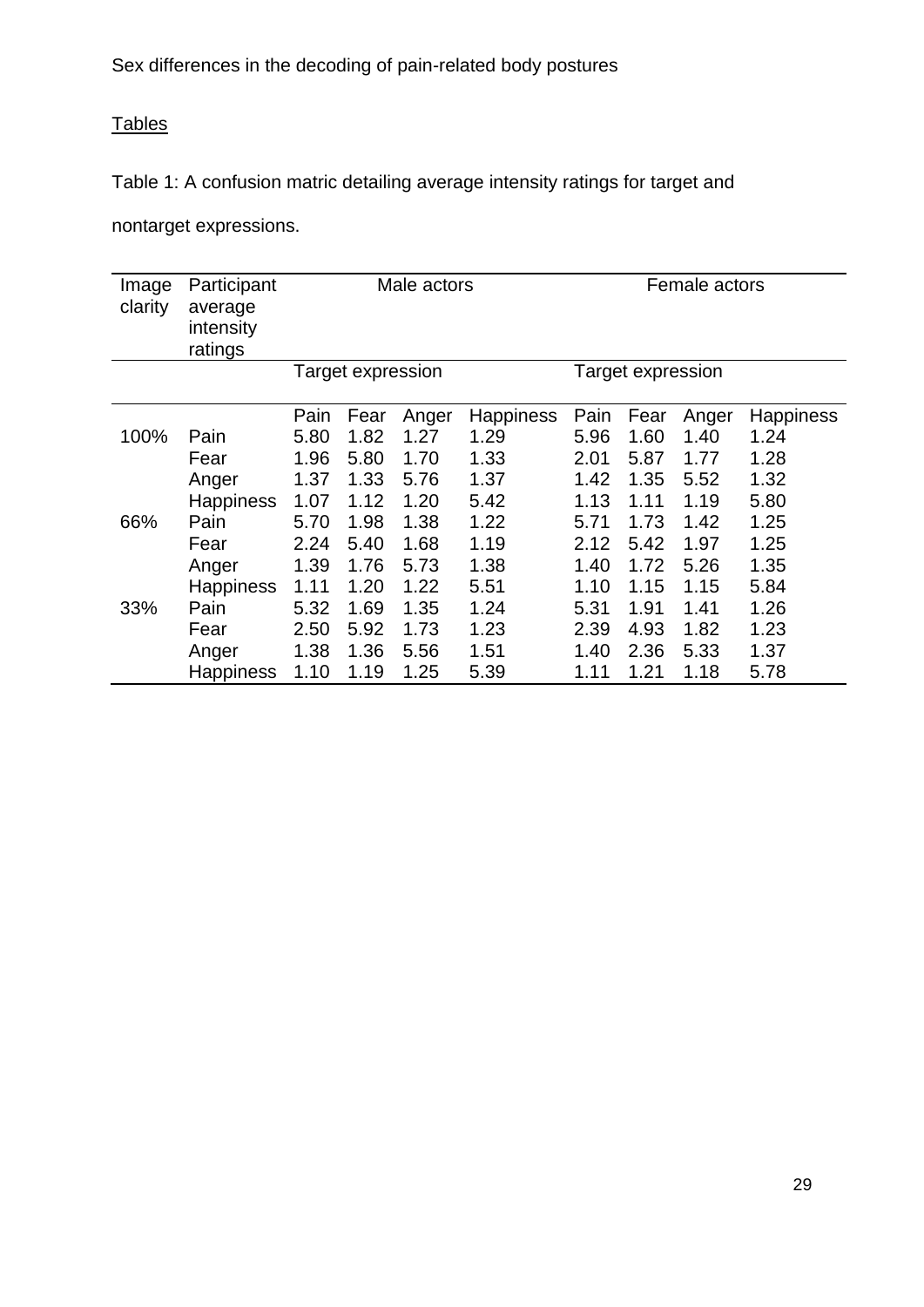| Expression       | Participant<br>sex | Actor<br>sex | Intensity                               |                                        |                                        |
|------------------|--------------------|--------------|-----------------------------------------|----------------------------------------|----------------------------------------|
|                  |                    |              | 100% clarity<br>(standard<br>deviation) | 66% clarity<br>(standard<br>deviation) | 33% clarity<br>(standard<br>deviation) |
| Pain             | Male               | Male         | 5.66(0.93)                              | 5.90 (0.76)                            | 5.39(0.91)                             |
|                  |                    | Female       | 5.88(1.02)                              | 5.66 (0.90)                            | 5.27(0.75)                             |
|                  | Female             | Male         | 6.10(0.80)                              | 5.73(1.04)                             | 5.33(0.90)                             |
|                  |                    | Female       | 5.89(0.70)                              | 5.79 (0.89)                            | 5.36(1.41)                             |
| Anger            | Male               | Male         | 5.68(0.84)                              | 5.52(1.08)                             | 5.60(0.83)                             |
|                  |                    | Female       | 5.72(0.51)                              | 5.86 (0.93)                            | 5.74 (0.96)                            |
|                  | Female             | Male         | 5.50(1.17)                              | 5.13(1.28)                             | 5.25(1.23)                             |
|                  |                    | Female       | 5.73(1.07)                              | 5.61(1.16)                             | 5.44(1.26)                             |
| Fear             | Male               | Male         | 6.12(0.75)                              | 5.70 (0.92)                            | 5.39(1.21)                             |
|                  |                    | Female       | 6.41(0.76)                              | 6.09(0.85)                             | 5.77(0.70)                             |
|                  | Female             | Male         | 5.74(1.07)                              | 5.32(1.21)                             | 4.55 (1.38)                            |
|                  |                    | Female       | 5.86 (0.88)                             | 5.68(1.19)                             | 5.18(1.28)                             |
| <b>Happiness</b> | Male               | Male         | 5.86 (0.80)                             | 6.08(0.77)                             | 6.02(0.88)                             |
|                  |                    | Female       | 5.76 (1.03)                             | 5.95(1.02)                             | 5.82(1.08)                             |
|                  | Female             | Male         | 5.84 (0.92)                             | 5.81(1.09)                             | 5.73(1.23)                             |
|                  |                    | Female       | 5.33(1.21)                              | 5.36(1.41)                             | 5.31(1.27)                             |

Table 2: Mean (standard deviation) values for intensity data.